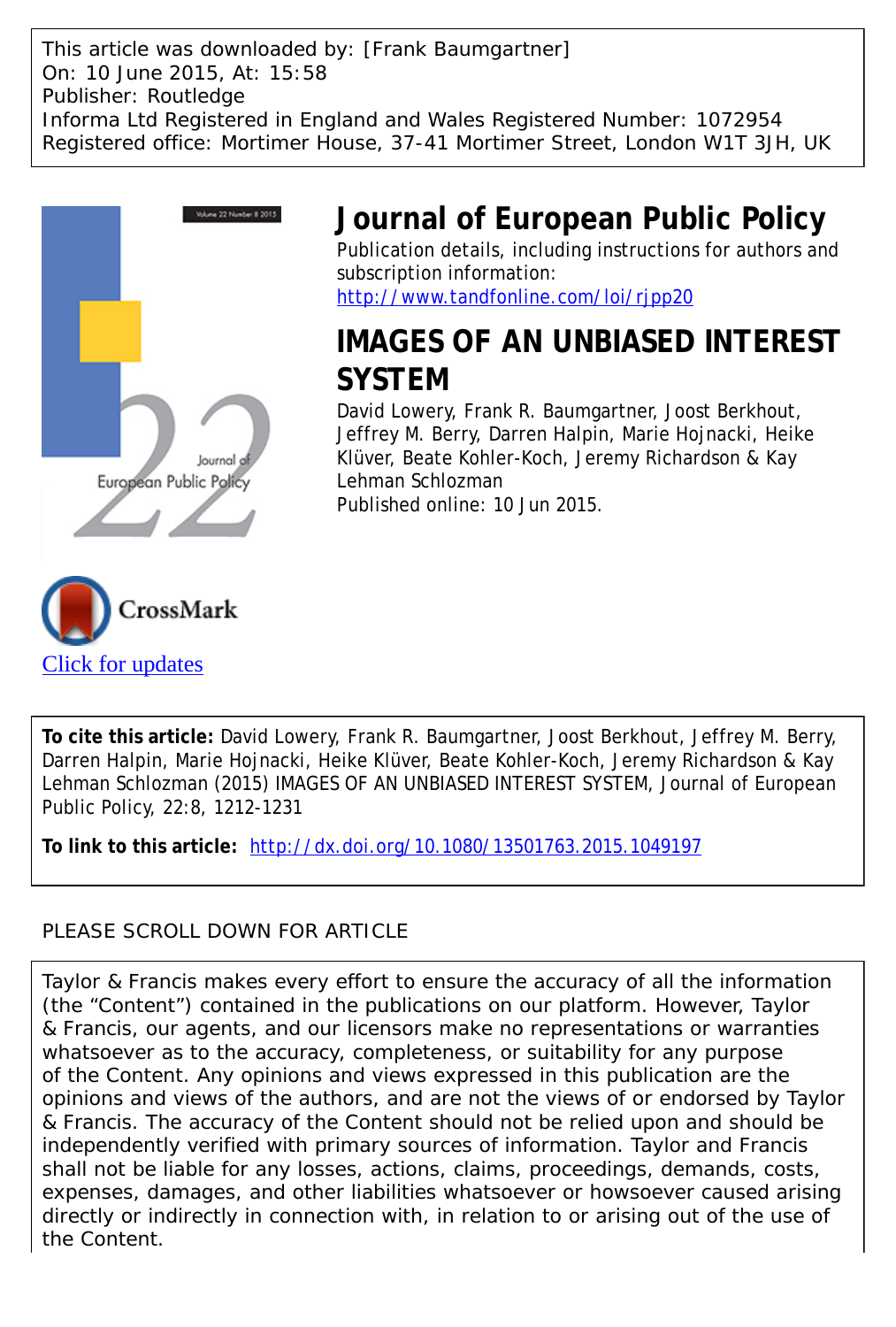This article may be used for research, teaching, and private study purposes. Any substantial or systematic reproduction, redistribution, reselling, loan, sublicensing, systematic supply, or distribution in any form to anyone is expressly forbidden. Terms & Conditions of access and use can be found at [http://](http://www.tandfonline.com/page/terms-and-conditions) [www.tandfonline.com/page/terms-and-conditions](http://www.tandfonline.com/page/terms-and-conditions)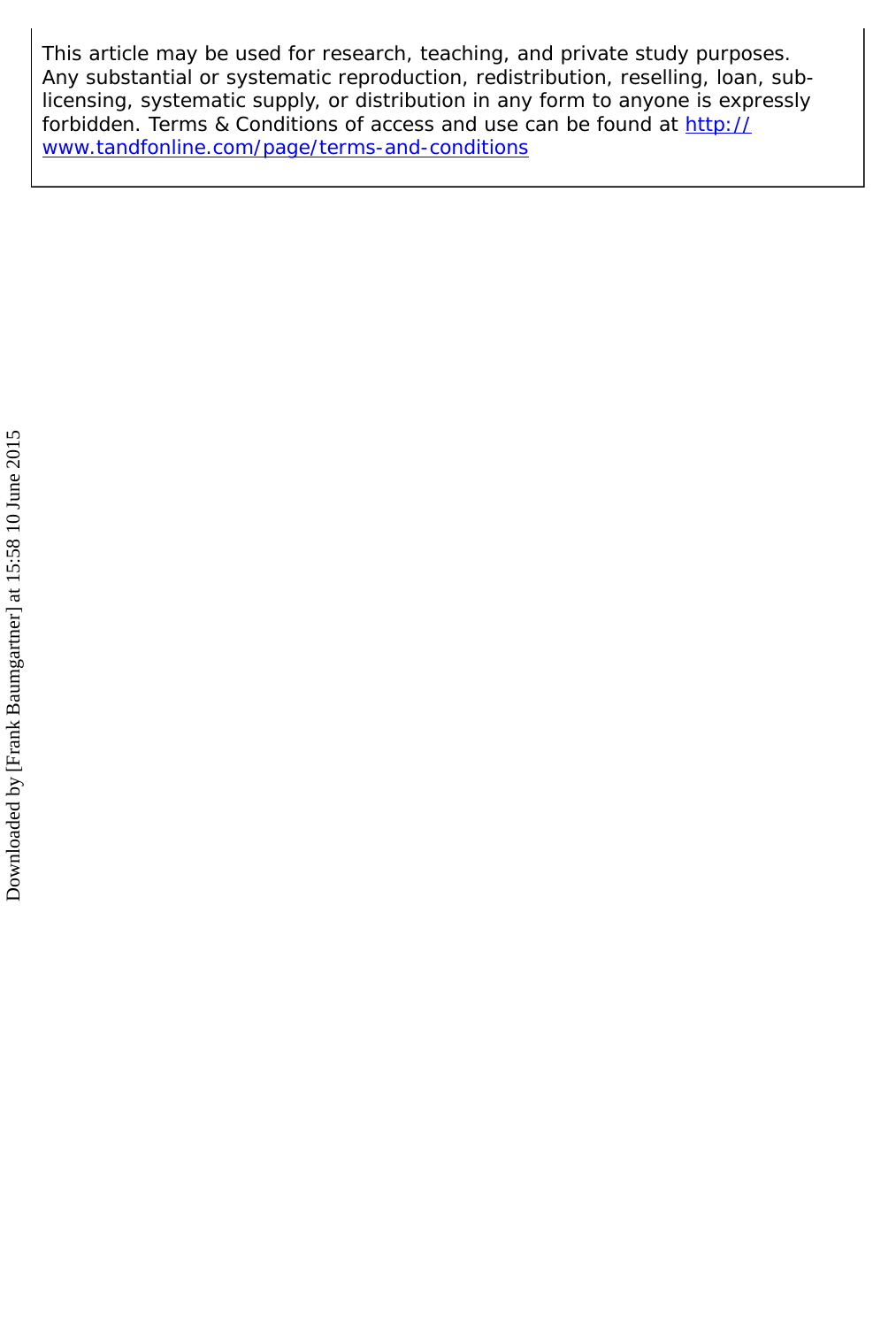# Research Agenda Section

Edited by Michael Blauberger

# IMAGES OF AN UNBIASED INTEREST SYSTEM

David Lowery, Frank R. Baumgartner, Joost Berkhout, Jeffrey M. Berry, Darren Halpin, Marie Hojnacki, Heike Klüver, Beate Kohler-Koch, Jeremy Richardson and Kay Lehman Schlozman

ABSTRACT Since political scientists were introduced to the concept of 'the scope and bias of the pressure system' by Schattschneider more than half a century ago, we have grappled with the lack of a standard against which to assess bias. Still, scholars have continued to address Schattschneider's provocative claim. This means that they must have in their minds at least implicit images of the unknown state of an unbiased interest system. We uncover these implicit images in this analysis both for their own intrinsic interest and perhaps as a foundation for more progressive research on biases in interest representation. Ten scholars who have done considerable work on the politics of interest representation were asked to provide a brief description of what he or she would see as an unbiased interest system. After presenting each, we summarize the themes that emerged and discuss possible avenues for empirical research on bias.

KEY WORDS Bias; influence; interest groups; lobbying; representation.

## IMAGES OF AN UNBIASED INTEREST SYSTEM

Ever since Schattschneider [\(1960](#page-21-0)) introduced the concept of bias of the pressure system, we have grappled unsuccessfully with the question of what an unbiased interest system might look like. How can we ascertain whether the interest system as a whole is both inclusive and representative of the concerns of the public? The central problem in answering this question is the lack of a standard against which to assess bias. To see why this is so, it is instructive to first think about the study of individual participation. Individuals are natural units of analysis whose behaviours are directly comparable. Further, we have a powerful normative standard against which to assess bias in participation – the one person, one vote principle. With natural units of analysis and a strong normative standard, even a frequency table of rates of participation across categories of individuals can tell us something about both the relative and absolute degrees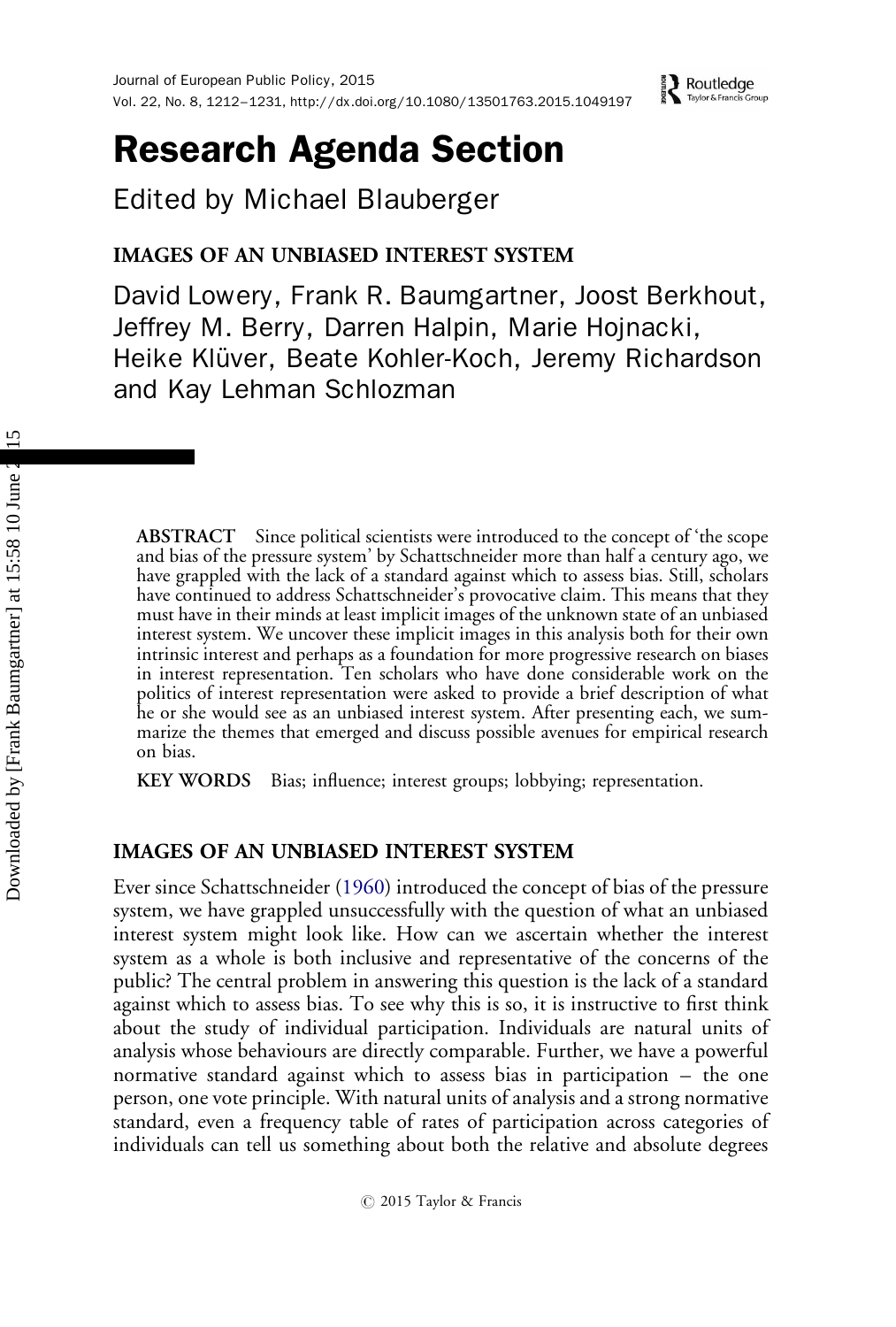of participatory bias among individuals. Neither of these conditions holds for organized interests. Interests are human constructs that might address broad concerns or narrow ones, strong concerns or ephemeral ones. And the same is true for organizations. A restaurant seeking a variance on a building code is obviously quite different from British Petroleum with its worldwide operations. And linking interests to organizations is more problematic still if, as Denzau and Munger ([1986\)](#page-19-0) make clear, many interests are not represented by organizations because they face so little threat. Given these conceptual problems, it might seem almost impossible to imagine what an unambiguous ideal or standard for assessing bias might be. However, it would, almost certainly, not be a simple one interest, one organization principle.

Yet, we continue to address Schattschneider's ([1960\)](#page-21-0) claim, given its serious implications for democratic representation. This means, however, that scholars must have in their minds at least implicit images of the unknown state of an unbiased interest system. We try to uncover these implicit images both for their own intrinsic interest and, more importantly, as a foundation for more progressive research on biases in interest representation. Ten scholars, all of whom have done considerable work on interest representation in advanced industrial democracies, were asked to provide a brief, three-paragraph description of what he or she would see as an unbiased interest system. Five of the scholars work primarily on interest representation in the United States (US) and five others study interest representation in Europe. Six of the eight are quite senior scholars, with four others at or approaching the mid-point of their careers. This is obviously not a representative sample, nor is it a survey on specific opinions among interest organization scholars. Given that our images of an unbiased interest system remain unarticulated, we would not know what questions to ask of such a sample. Rather, this is an effort to uncover concepts and criteria that might be useful in further research based on the informed opinions of a range of scholars whose prior work addresses interest representation. Accordingly, the ten scholars were given few restrictions, being told only that the question might be answered in any number of ways. After presenting the quite varied responses, we summarize the major themes that emerged and discuss possible avenues for empirical research on bias.

#### Frank R. Baumgartner

A hypothetical unbiased interest group system would be very simple: it would represent the result of a process in which there was no inefficiency in the translation of what David Truman [\(1951](#page-21-0): 34) called a 'potential group' into a group that actually exists. Further, the resources associated with each existing group would be proportionate to the intensity of interest that the group's concerns elicit in society. Bankers and bank depositors have a mathematically equal interest in the money deposited in a bank; in the hypothetical case we are discussing, they would also have an equal place in the interest group world. This is, of course, radically different from what we observe. It would imply, for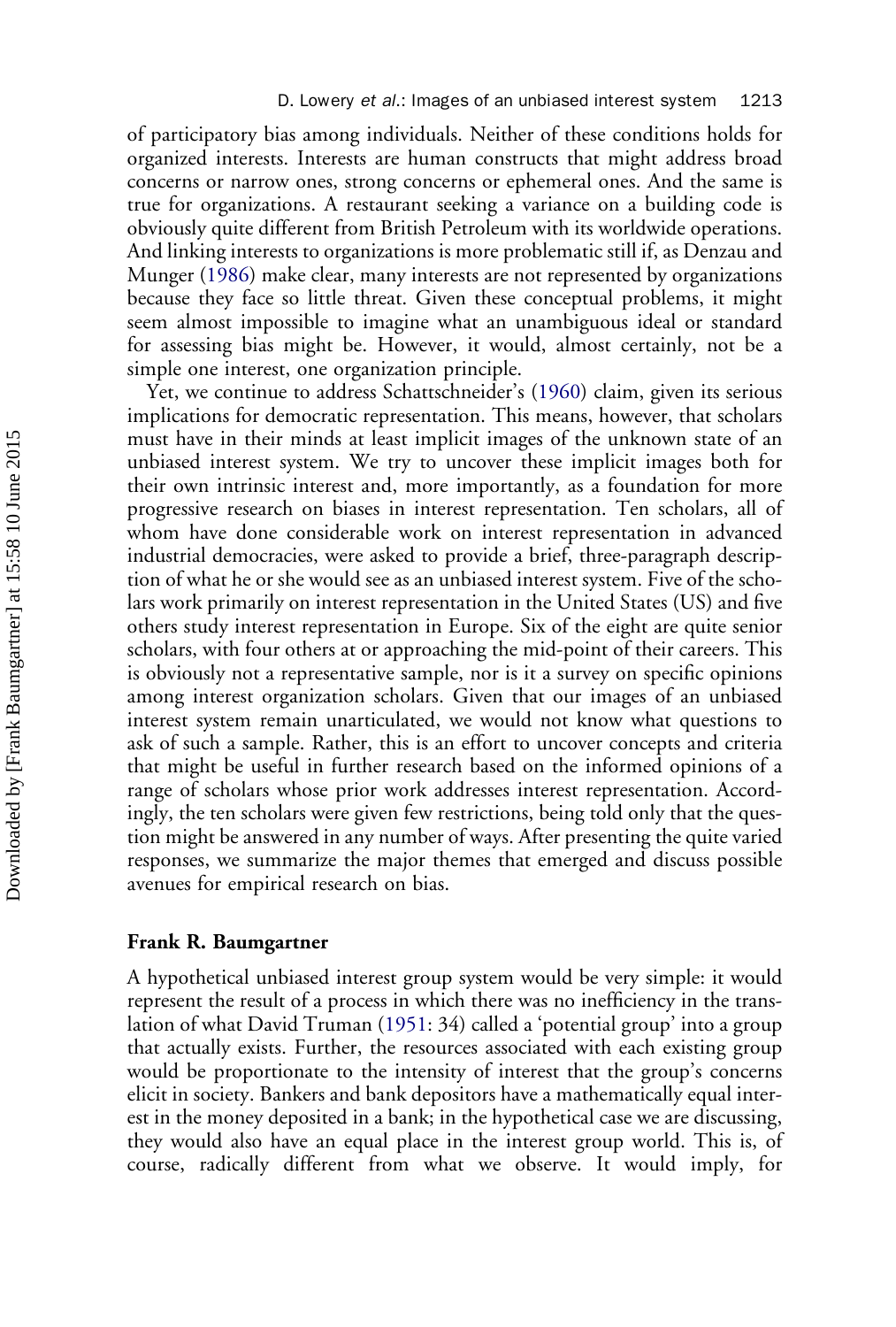example, that consumers and producers would be equally balanced; airline passengers, who perhaps share a great but highly diffused interest in lower fares, lower delays and higher levels of service, would be equally mobilized as large airlines. Mathematically, if producers and consumers of a product are involved in an exchange, each has an equal potential interest, and in this hypothetical unbiased interest-group system, each should have an equal presence in the organizational world. Labour unions, of course, would be much stronger; business organizations would be about the same as they are now. So, those groups that Mancur Olson [\(1965](#page-20-0): 57) called 'privileged' would retain their rate of mobilization, but it would no longer be a privilege; it would be universal.

Removing all inefficiencies from the process of recognizing and acting on shared political interests would have many consequences. Considering them requires playing some well-known theories of interest representation backwards; that is, we must conceive of a world where things worked dramatically differently than they do. Most concretely, there would be no privileged groups to compare with disadvantaged ones (Olson [1965\)](#page-20-0): huge, diffuse and disconnected groups of people with a shared interest in a topic of only marginal interest to themselves would mobilize equally as the concentrated set of individuals who make millions of dollars of profits from them. Cable television companies, meet your customers. Slum lords, meet your tenants.

An unbiased interest-group system, in this hypothetical construction bearing no resemblance to what we observe, could also constitute a reasonable basis for a theory of representational democracy. Representation could more easily take place through groups rather than through elections and individual citizens' connections with elected officials. If interest groups mobilized in proportion to the social importance of the interests associated with them, then the 'group struggle' would indeed constitute a reasonable way of thinking of how to organize government and democracy. The irony in this discussion is that we have seen 'group theories of politics' that come close to a theory of representational democracy through groups, but we have never seen a group system that bears any resemblance, or even begins to approach, the hypothetical world where potential groups are costlessly transformed into interest groups.

#### Joost Berkhout

My image of an unbiased group system is framed in Schattschneiderian terms. This has three implications. First, it implies that there will be a strong similarity in the bias in the issues a political system deals with and bias in the interests pressuring it. Interest system bias cannot be evaluated independently of the issues at stake. Current policies reflect the outcomes of past power struggles. Conflicts are rarely resolved in a definitive sense, but 'frozen' in policies and institutions (Schattschneider [1960:](#page-21-0) 73). As interest populations are composed of organizations whose interest 'arises from the conjunction' (Salisbury [1992](#page-21-0): 12) of policy-making and collective action, they are part of that freezing process and mobilize around existing policy programmes. This implies that the group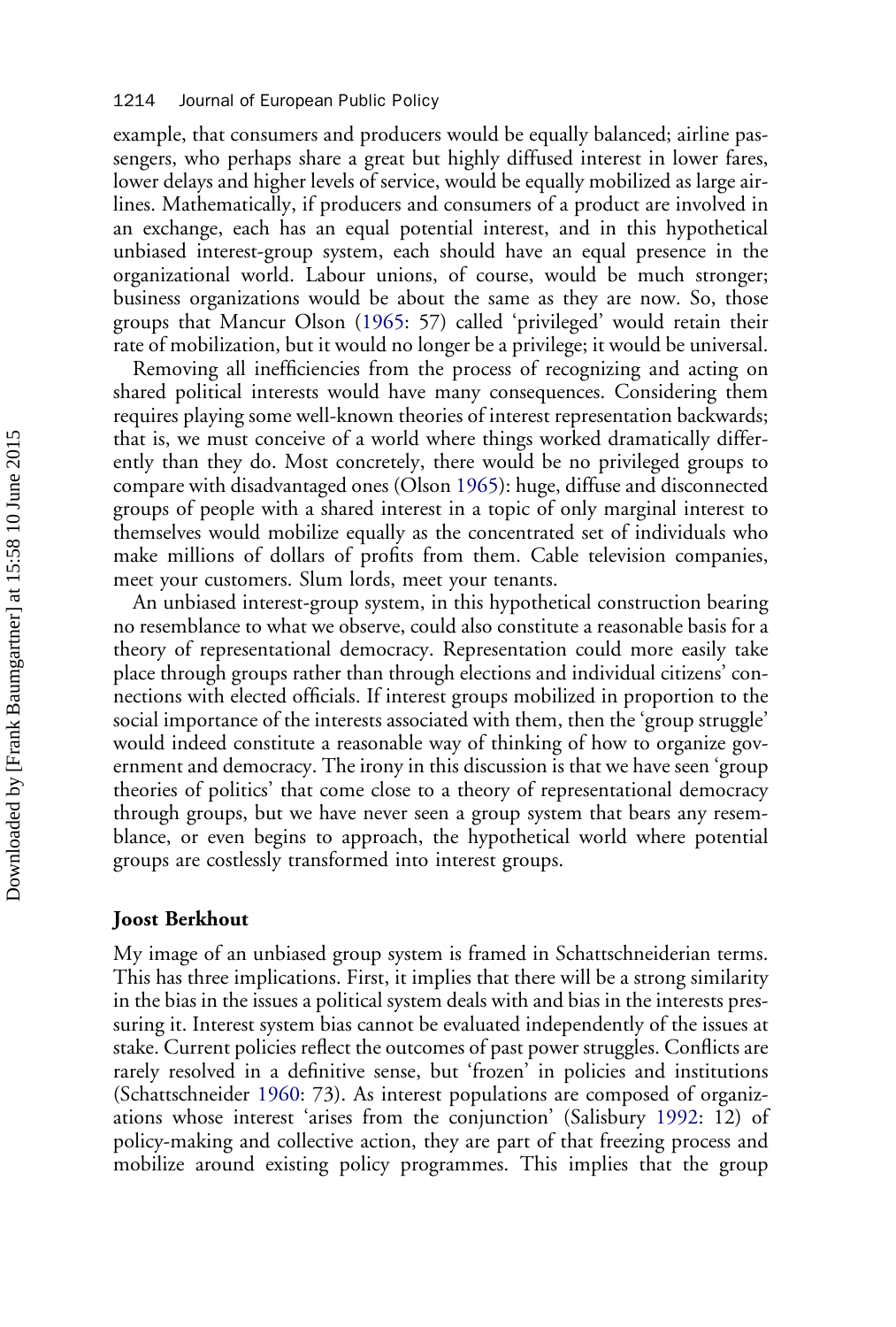system is likely to be biased towards the participants (mainly the winners) of past policy conflicts and their issues (Baumgartner et al. [2009](#page-19-0)). A correction to such bias would take the form of greater responsiveness of the interest community to changes in interests in society and preferences of constituents of existing groups and less inertia toward policy conflicts their (or potentially new) constituents no longer find important or have changed preferences about. It also means that recent findings of relatively large turnover in group populations are good news (Anderson et al. [2004;](#page-19-0) Berkhout and Lowery [2011](#page-19-0)). However, we should be careful not to misread the restaging of old conflict as a sign of responsiveness of groups to their constituents.

Second, it implies that both the party and the group system are potential sources of 'bias' of the political system as a whole – the party system mainly through limiting the number of conflict dimensions it handles and the group system through the selective mobilization of interests in society. While party system bias spills over into interest group system bias and *vice versa*, for Schattschneider ([1960:](#page-21-0) 41, 57), 'the big game is the party game', as exemplified in the US case by the 'over-all mediating role played by the Republican party' in bringing together business interests. His concern about the 'upper-class accent' of the group system is exacerbated by a similar accent in the organization of political parties and the conflicts in which they engage. An unbiased interest community would correct for this and should be relatively autonomous of the conflict dimensions of party politics. A recent empirical finding of strong interest group–party alignment may, therefore, be bad news (Allern and Bale [2012](#page-19-0); Beyers *et al.* [2015\)](#page-19-0). One potential benefit of group politics is that it creates opportunities to address issues that are displaced from discussions in mainstream party politics.

Third, given a Schattschneiderian perspective, the creation of bias through politics is necessary. That is, any political system should be biased in the sense that it should reduce the number of conflicts it deals with. It would otherwise, suggests Schattschneider ([1960:](#page-21-0) 64), be 'blown to bits' and deprive citizens of meaningful opportunities to participate. 'Unbiased' politics would not deal with all potential conflictual issues. But it might result in the merger, neglect and/or displacement of some issues. Thus, we should evaluate the bias in the group system relative to the policy issues on the agenda of the government and conflicts that are 'organized into party politics' (Schattschneider [1960](#page-21-0): 69). A group system more responsive to 'new', non-status-quo issues and operating relatively independent of political parties could increase the pressure on political systems to process conflicts. But the benefits of lower bias must be balanced with the potential costs of the multiplication of the number of issues associated with 'unbiased' interest representation.

#### Jeffrey M. Berry

An unbiased interest system – or more realistically, a less biased system – would need to incorporate at least three important principles. A reasonable measure of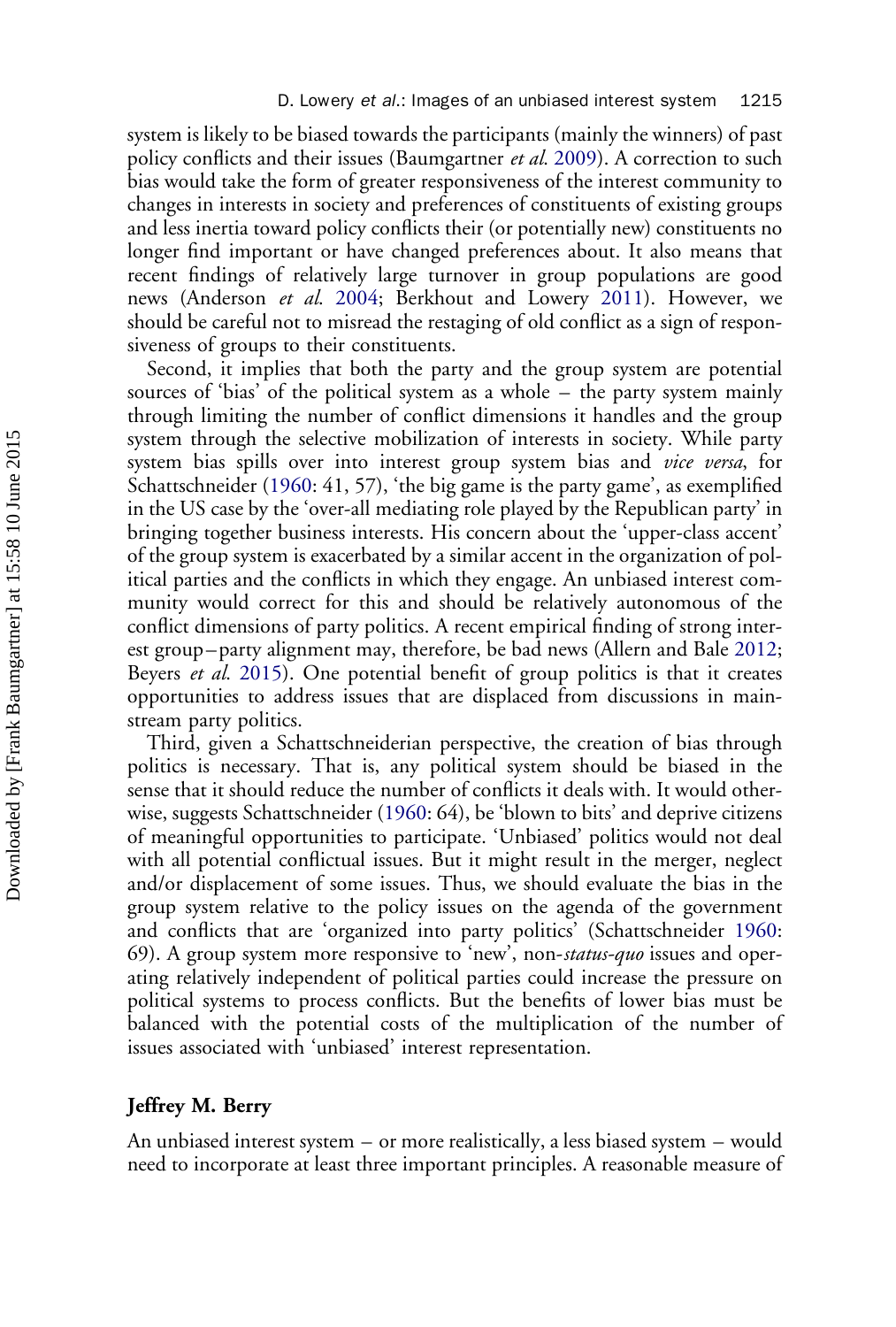equality in interest group politics requires that there be active and sufficient representation of all significant interests, meaningful access to policy-makers and responsiveness by government. First, a prerequisite for an unbiased system is active and sufficient representation of all significant interests. I include both 'active' and 'sufficient' because there are lots of active interests that have such modest resources that they have little chance of being effective. Thus, there must not only be voice, but enough of a megaphone to be heard. What qualifies as a 'significant' interest is a philosopher's stone that I'll leave unturned here. In a bow to reality, this standard does not demand equality of representation in terms of levels of organizational advocacy or resources. Over time, our group system has become more diverse as new entrants, especially citizen groups, identity organizations, and minority lobbies, have become prominent actors in the interest group system. At the same time, as Schlozman and her colleagues [\(2012](#page-21-0)) have shown, an expanding interest group system has not reduced an enduring bias in favour of business representation. Perhaps more disturbing is that the large proportion of the American population that is poor – both working poor and abjectly poor – are woefully underrepresented and do not reach the threshold set here.

Second, there must be meaningful access to policy-makers. In simplest terms, there must not only be voice and a megaphone but also an ear that is listening. This is no easy standard to define. Government would quickly be overloaded if it had to take time to provide access to all who want to directly interact with it. As reported by Baumgartner *et al.* ([2009\)](#page-19-0), a large segment of the group community is, at any one time, just trying to get its foot in the door so it can initiate discussion on a problem. Fortunately, there are many access points in government, and lobbies gravitate to allies among policy-makers who want their support. Cities are very impressive in the access provided to all segments of their population (Berry and Portney [2014;](#page-19-0) Portney and Berry [2014](#page-20-0)). In contrast, the federal government is beset by a much denser universe of groups and is not as open. One worries that the *Citizens United* decision will exacerbate inequality of access in Washington.

Third, a democratic system must be characterized by a responsive government. Although a government can listen in earnest and hear what is said, it can still choose not to act. There is not enough money in government budgets at any level to meet the demands of all who ask for its help. The real standard should be some proportionality in policy outcomes. Interest group sectors that are systematically advantaged against all others reflect inequality in the system. The most recent research by Martin Gilens ([2012\)](#page-19-0) indicates that we are a long way from reaching any kind of proportionality.

## Darren Halpin

Analyses that enumerate interest populations inevitably make reference to 'bias' as a motivation. Many studies, starting with Schattschneider's [\(1960](#page-21-0)) retort about the 'heavenly chorus,' are cited to underline the consistent finding of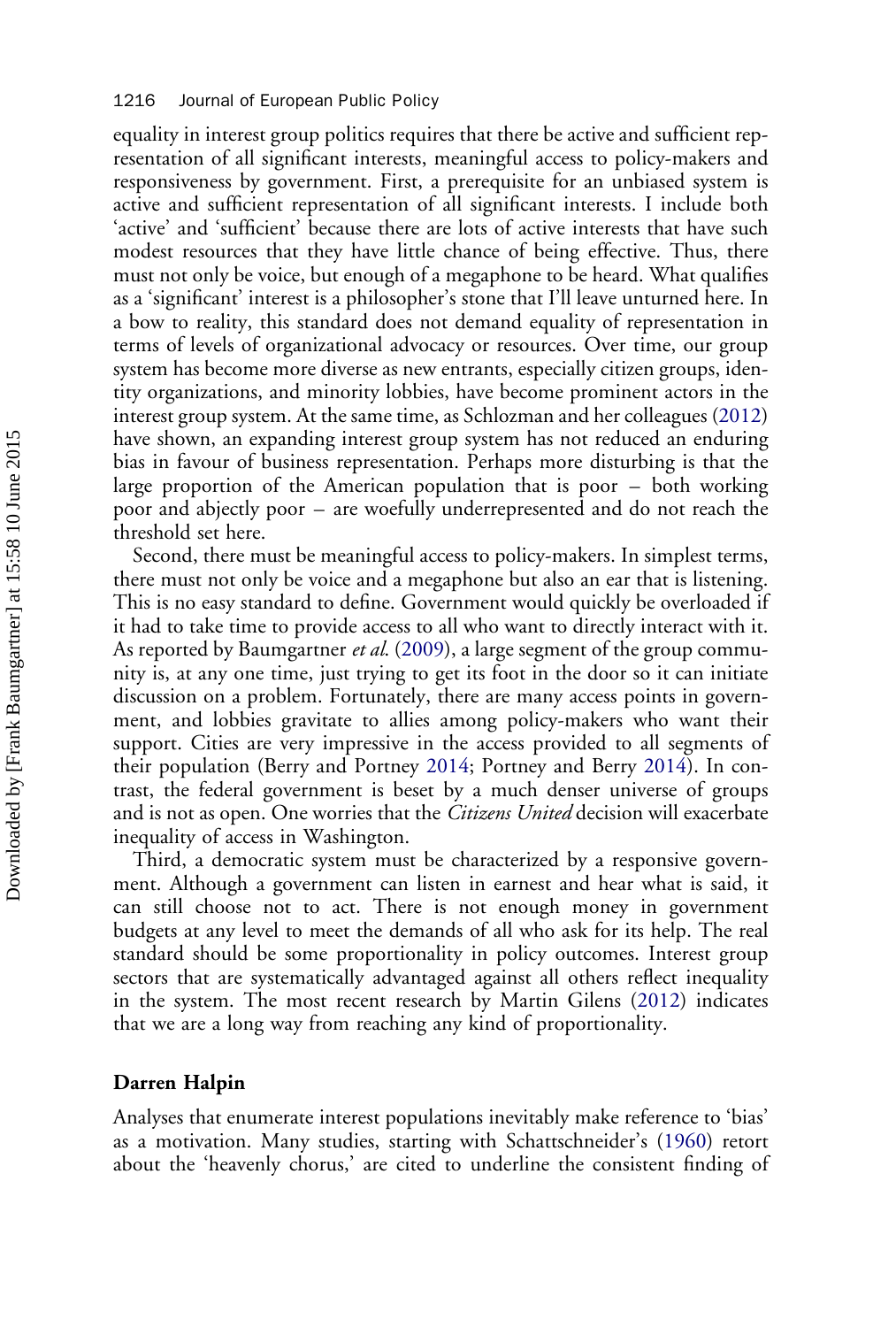the numerical dominance of business in national group systems. I find the group theory inspired position – in the US referred to as majoritarian pluralism (Gilens and Page [2014\)](#page-20-0) – an important anchor point. Put crudely, the position suggests that the group system ought to mirror the socioeconomic structures or fault lines in a given society. But how can we define this underlying – and inevitably unrealized – map of the unbiased group system?

My starting point in deriving expectations as to what the group system 'should' look like is to contrast latent versus realized interests (and interest groups). The early group literature often discussed the world as though there were a set of latent interests that were undetectable until such time as changing conditions ('disturbances' and/or emergence of 'social problems') transformed them into realized interests, which then became the focus of efforts at collective organization (Truman [1951\)](#page-21-0). So for me, 'bias' is about a dynamic process – whereby the expectation is that the map of organized interests adjusts and responds to changes in the interests/constituency structure of the society in question as disturbances occur triggering realized interests and interest organizations. This points to a need to make assessments of 'bias' against the ideal whereby all 'authentic' and politically salient interests/constituencies in a given polity are organized at a given point in time, and thus have their *own* political voice (see the discussion of authenticity in Offe [\[1998](#page-20-0): 130]).

The implications of this perspective are considerable. For one, it admits that not all possible constituencies or objectively identifiable interests ought to be organized at any one time. Rather, we need to look at the politically salient categories of economic, social and cultural life that have meaning and see how these are organized. Moreover, not all groups should stick around – interests emerge and they dissipate. Context will drive mobilization, after which the well-known contingencies of organizational formation and institutionalization kick in. This means – in relation to empirical work – connecting analysis of the emergence of 'social problems' (Hilgartner and Bosk [1988\)](#page-20-0) with the lack of responsiveness of group systems. What might we expect to find? Here, the outcomes might be to decide if emerging interests (a) are 'absorbed' by extant groups, (b) mobilize the 'formation' of new groups, or (c) are 'displaced' to other forms of political organization (parties, think tanks or the voluntary sector). Of course, some emerging interests might simply fail to find an organizational manifestation. This is the emergence end, but what about expectations of 'dissipation'? We might ponder the longevity of sets of interests or constituencies. Which interests persist and for how long? And why? This discussion of bias is entered into knowing full well that defining an unbiased systems is incredibly difficult and that any empirical attempts to test if it has been achieved will almost certainly reveal that the ideal scenario that all interests ought to be voiced and organized is going to be consistently violated. But despite its difficulties, I cannot imagine the field without the concept of bias. The challenge is in developing ways to operationalize it that do not oversimplify the task nor skate over the important qualification that numbers do not equal influence or power.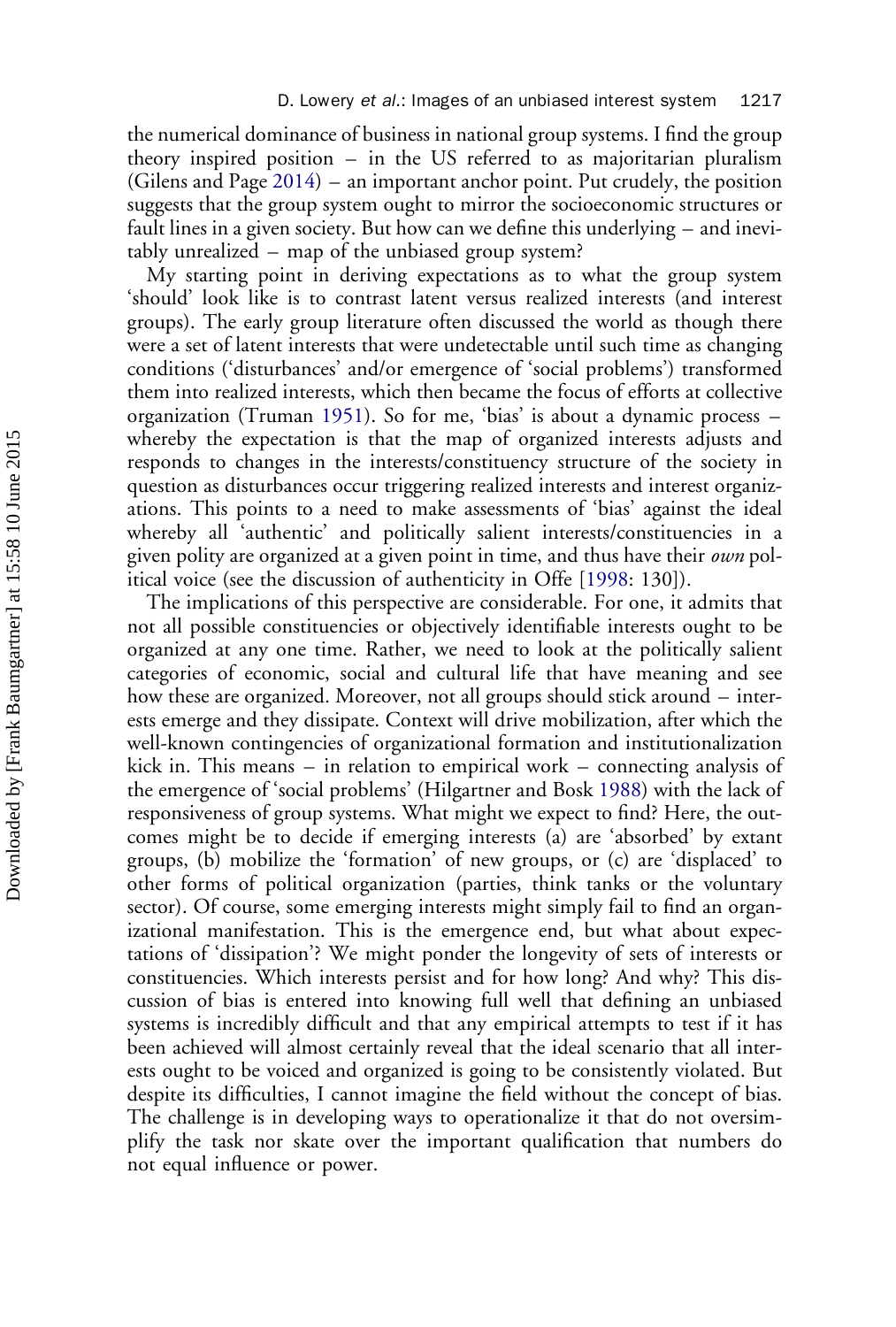#### Marie Hojnacki

An 'unbiased system' is one providing interests a level playing field upon which they have some say about matters that affect them. Producing an equitable playing field for interests is contingent on three variables, all of which would seem difficult to achieve. The first concerns the relative number of different types of organizations in the system. Business, corporate and professional interests dominate the universe of organizations in Washington; very few groups represent the disadvantaged or those within the middle class (Baumgartner and Leech [2001](#page-19-0); Schlozman et al. [2012\)](#page-21-0). So an obvious place to begin in levelling the playing field would be to add more groups that represent the under-represented. How many of each type of group – or even the full complement of types – is impossible to know. Even if we could determine exactly which types should be included, it would be challenging at best to devise a method to determine the necessary number of organizations per interest needed to eliminate bias (see Schlozman [\[2010](#page-21-0)]). Nevertheless, a more heterogeneous mix of interests than currently exists would represent a move in the right direction.

The second concerns the interests organizations represent. The participating organizations would need to truly reflect the varied interests of their clientele or supporters. This is less common for organizations whose interests and preferences fall outside of the mainstream, differ from the majority or are not among the alternatives that are plausible to the median voter (Frymer [2010](#page-19-0); Marchetti [2014](#page-20-0); Strolovitch [2007\)](#page-21-0). There are many reasons why organizations choose to represent more mainstream interests despite their claims to represent the marginalized. In some cases, they take up issues and make claims that have a greater chance of success in majoritarian politics, or that are unlikely to offend supporters or financial patrons. In others, organizations may lack an appreciation for or fail to understand their clientele's priorities (e.g., white, uppermiddle class leaders of a group that seeks to define and represent the interests of poor persons of colour). If issues of concern to an organization's clientele or supporters are not articulated, then the voices heard in a policy debate no longer reflect the full array of affected interests and bias persists within the system.

The third concerns the resources available to organizations. Even if we had the 'right' mix of groups and they all represented the interests they claimed to, adequate resources would be necessary to give equal voice to all within policy debates. It is not at all clear, however, exactly what constitutes adequate resources. And some will obviously have an easier time than others in acquiring the requisite resources to be active players in the policy process. Moreover, it would be difficult to compare and assign value to different types of resources (e.g., money and members), as well as to determine whether those with broadly defined interests merit more resources than do organizations with narrower goals. Absent a way to redistribute resources or to make them irrelevant, some interests will participate in more policy debates than others (Baumgartner and Leech [2001\)](#page-19-0). Thus, while adjusting these variables can contribute to more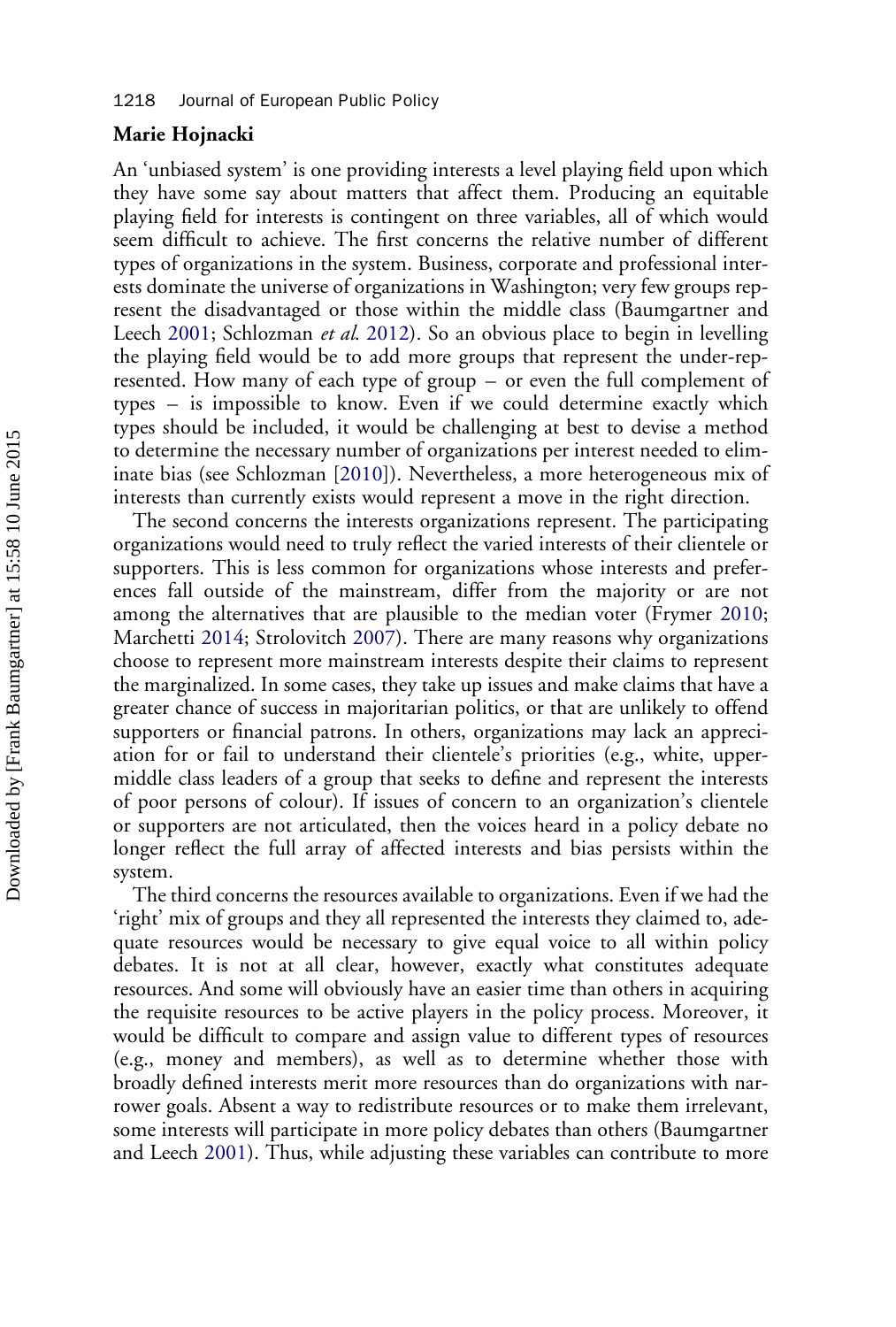equality within the system, anything approximating a level playing field is highly unlikely to emerge in our political system. Moreover, and importantly, we can learn more about interest representation and bias if we consider how the perspectives advanced through the community of organizations are given additional support or challenged by advocates in government.

### Heike Klüver

Studying interest groups is often connected to normative claims about bias in politics. Even though groups are considered as important intermediary organizations that aggregate and articulate societal preferences, scholars often raise normative concerns about the impact of lobbying on democratic representation. Most often, scholars argue that lobbying biases political outcomes towards a few powerful economic interests while less resourceful societal interests have a difficult time to make their voices heard by policy-makers. For instance, Schattschneider ([1960:](#page-21-0) 35) famously argued that the 'flaw in the pluralist heaven is that the heavenly chorus sings with a strong upper-class accent.' In order to evaluate whether such a bias in interest group representation truly exists, I argue that it is necessary to consider two different dimensions. The first *input dimension* refers to a potential bias with regard to the interest group population, while the second *output dimension* refers to a potential bias with regard to interest group influence on policy outcomes. I posit that to properly understand whether interest group lobbying truly leads to bias in democracies, both dimensions have to be analysed simultaneously.

The first *input dimension* considers bias at the level of interest group populations. An unbiased system corresponds to a democracy in which all societal interests, both economic and non-economic, are represented by interest groups. If societal groups seek to effectively shape policies in line with their preferences via an interest group representing them  $vis-\hat{a}-vis$  policy-makers, mobilization becomes a necessary condition for successful interest representation. In an ideal, unbiased world, all political interests in a society should, therefore, be represented by at least one interest group that lobbies for their cause. However, as Olson ([1965\)](#page-20-0) had pointed out already in the 1960s, not all societal interests have the same opportunities to engage in collective action. Business interests, for instance, find it rather easy to get organized as they represent primary economic interests of a small, clearly circumscribed group of actors. Diffuse interests, by contrast, typically find it very difficult to get organized, since they represent mainly secondary interests of a large, diffuse group of actors and, therefore, suffer from severe collective action problems. Bias in an interest system can, therefore, occur owing to different collective action capabilities, as some societal interests may not be able to organize at all. And scholars of interest group populations have shown that the number of interest groups varies considerably across policy sectors (e.g., Gray and Lowery [1996;](#page-20-0) Messer et al. [2010](#page-20-0)). However, the sheer number of groups does not necessarily say anything about whether a political system is biased towards a certain group type. For instance, only a single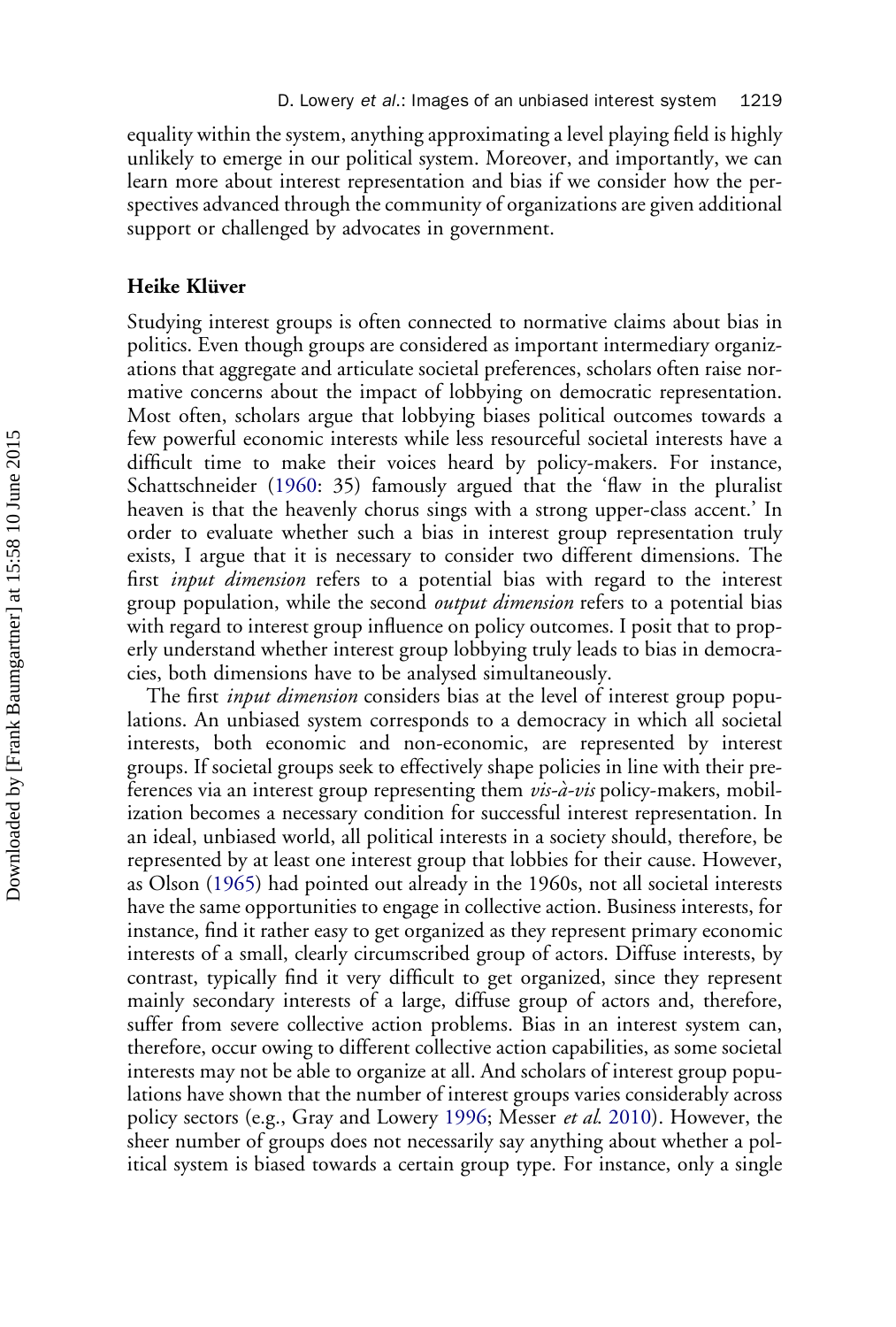interest group may represent an economic sector. But this may actually be strength. Such an interest group would be able to unite all firms in the entire sector, and it would, therefore, be able to speak with a single voice for the entire domain and could credibly threaten policy-makers with economic pressure from that sector. Hence, the number of interest groups in a policy domain does not automatically increase or decrease the bias in a political system so long as there is at least one interest group ensuring the representation of a societal interest.

In order to assess the bias of an interest system, one also has to pay attention to the actual influence that represented interests exert. It could in theory be the case that an economic sector is represented by a large number of well-endowed interest groups, but these groups are hardly able to exert any influence. For instance, in the European Union, business interest groups dominate the interest group system; they are much better represented than trade unions or interest groups fighting for environmental protection or human rights (Berkhout et al. [2015](#page-19-0); Wonka et al. [2010\)](#page-21-0). However, when it comes to influence on policy-making, previous research has shown that business groups are not systematically more influential than trade unions or non-governmental organizations (NGOs) (Klüver [2013\)](#page-20-0). The *output dimension*, therefore, goes further by requiring that decisions are responsive to the demands voiced by different societal interests. In an unbiased ideal world, all societal interests must have the opportunity to shape policy-making. This does not mean that they all have to be successful all the time, as not all societal interests can achieve their preferences simultaneously. But all societal interests must have an equal chance to make their voices heard. If there are some societal interests in a democracy that constantly win while others constantly lose, this would lead to serious bias undermining the democratic legitimacy. Hence, an unbiased interest group system is a political system in which, first, all societal interests are represented by at least one organized group (input dimension) and in which, second, all societal interests have an equal chance to influence policy outcomes (output dimension).

### Beate Kohler-Koch

When we start thinking about a system of unbiased representation, it may be easy to become trapped in an almost impossible task. But that task might be more tractable if we break it into smaller parts. To illustrate my position, I will shy away from discussing an unbiased interest system in society as a whole and concentrate instead on a smaller part of reality: the representation of business interests in the European Union (EU). How can we define an unbiased system of business interests, and what conditions have to be met to make it real? Political actors and many scholars take a shortcut to answering these questions by arguing that the inclusion of European associations provides for an unbiased interest system where representativeness is defined in terms of territorial inclusiveness. This is a shortcut because it makes several underlying assumptions concerning the relevant delineation of the system, the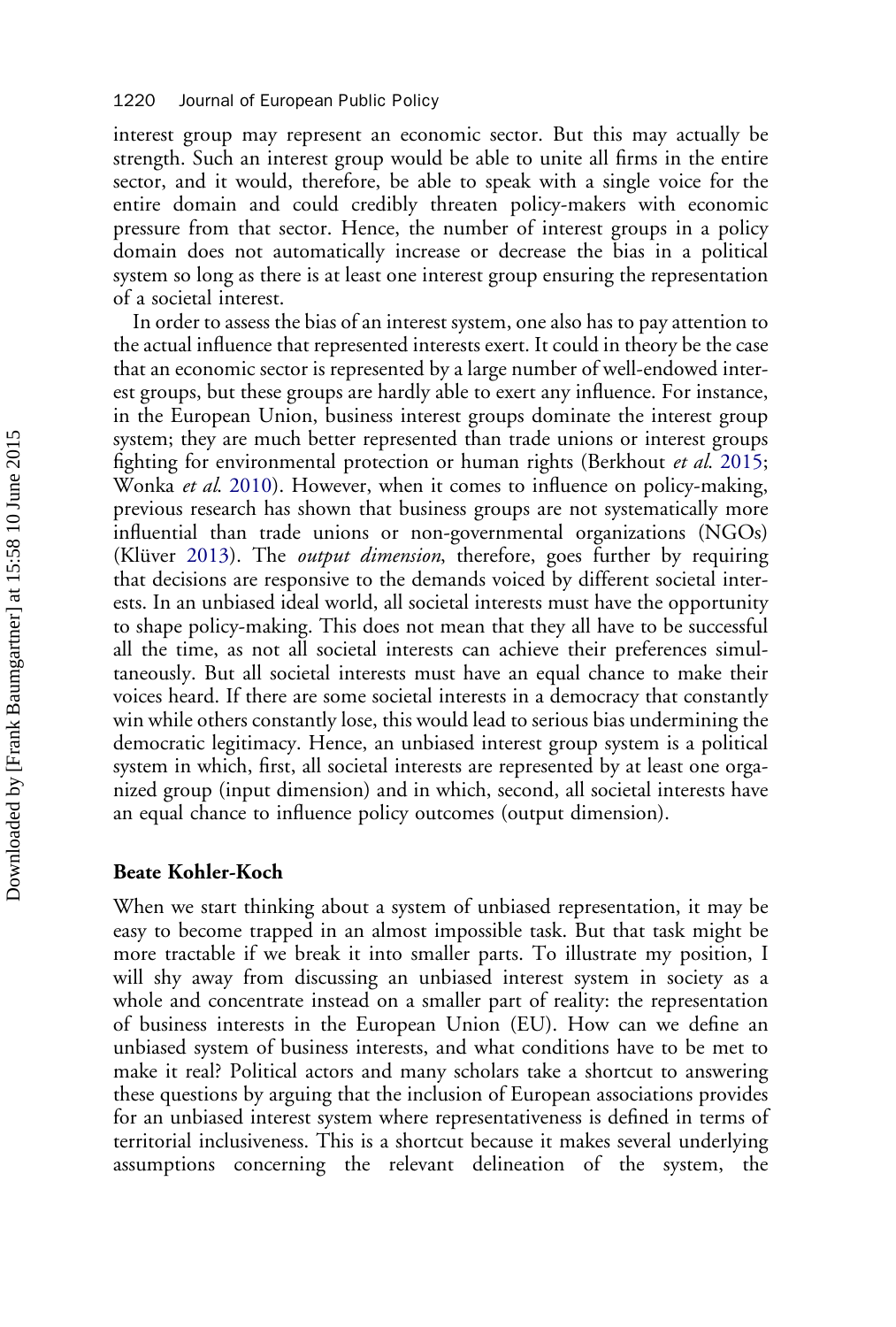identification of the relevant interests and the appropriateness of a principal– agent model of representation.

There are three open questions in developing a better answer to the question of unbiased representation. First, how do we draw the boundaries of the interest system? Are we not now trapped in methodological nationalism/Europeanism? Does it make sense to limit business interests to the territory of the EU member states and, if so, should it include only enterprises with legal domicile and/or production sites in the EU? What about stakeholders residing in other countries but highly dependent on the EU market and EU economic regulations? Is it fair to discard their interest, and does doing so correspond to reality? Second, how do we define the relevant distribution of interests? When we assess the quality of representation, we have a certain (mostly implicit) comprehension of the distribution of interests. But how do we know and how can we measure the distribution of 'real' and/or legitimate interests? Is such determination not always contested and fluid? The official EU consensus with regard to business interest is that, within a given sector of economic activities, interests differ between EU member states. Accordingly, the number of national associations in a European federation becomes the benchmark for determining representativeness. Any further differentiation by economic weight, competitiveness, market structures and so on is not officially recognized. It is striking that most scholars share the same approach. Third, is the traditional transmission-belt image of associations a realistic approximation to reality? Even when we take into consideration that agents have their own agenda, the basic idea is still that interests are articulated and/or mobilized at the grass-roots level, that they are translated into positions of interest groups, and interest groups then lobby decision-makers (and the public). European business groups claim that their positions reflect the interests of their members. But on closer scrutiny we see that opinion formation is a matter of arguing and bargaining and, consequently, a power game that develops in the shadow of factual and normative belief systems.

My conclusion is that a concept of unbiased representation has to spell out the relevant boundaries of the system, define the interests at stake and point out not just the mechanisms that translate the interests of a multitude of actors into the positions of interest groups and efficient lobbying strategies, but also the mechanisms of social validation. We should know more about how relevant these issues are and whether or not they can help us to evaluate the legitimacy of claims of representation (Trenz [2014](#page-21-0)). More generally, this suggests that we should approach the general question of unbiased representation by focusing on smaller substantive foci where a narrower menu of questions might be more readily raised and answered.

#### David Lowery

There is considerable variation across advanced industrial democracies in the diversity of interest systems. In large part, this variation is a function of both how economies of scale in economic production are translated into economies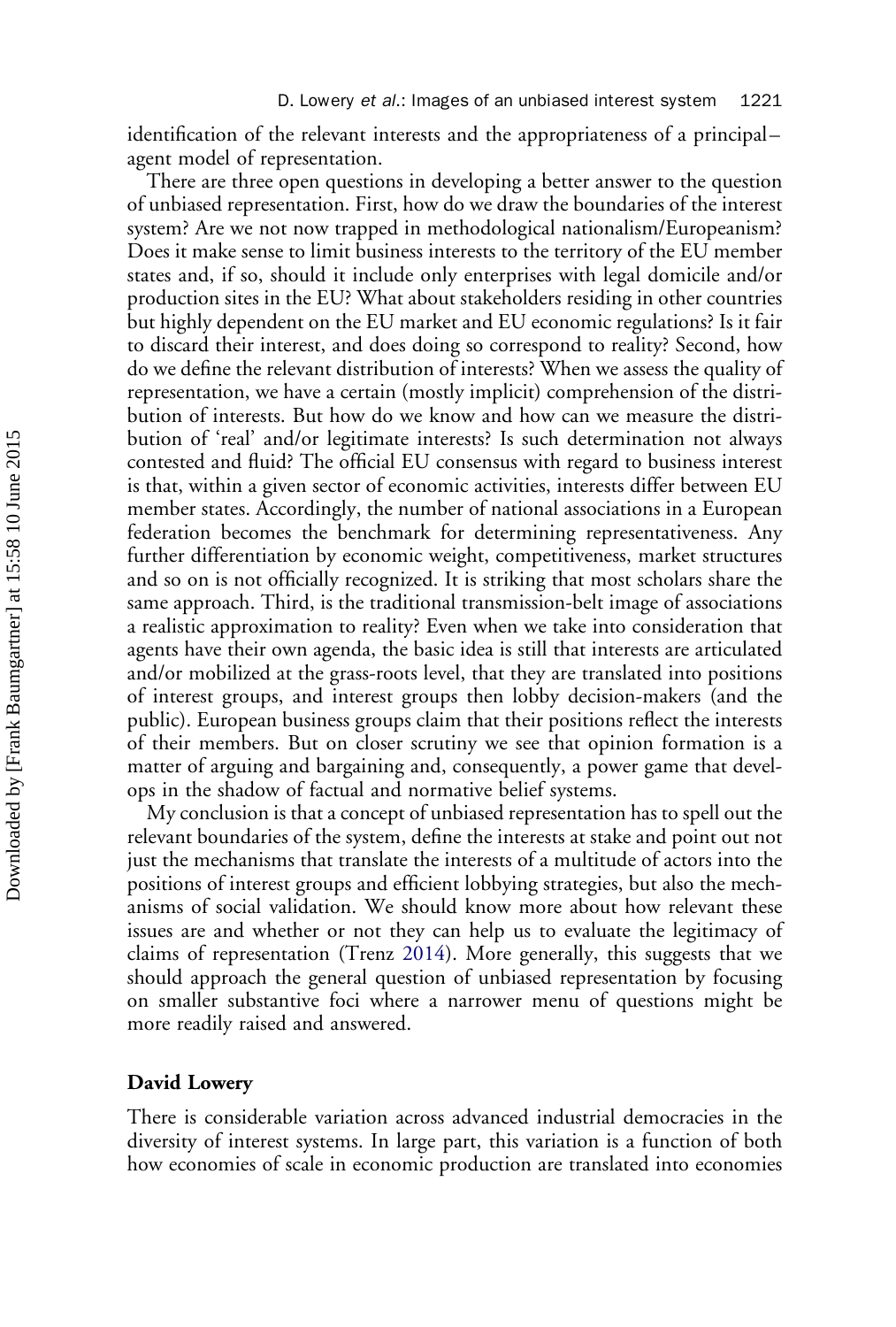of scale of interest representation (Lowery *et al.* [2005](#page-20-0)) and how responsive different kinds of interest organizations are to policy agendas and political uncertainty (Lowery and Gray [2014\)](#page-20-0). Given this underlying process, an interest system might be biased in several respects across the four stages of the influence production process and how biases in earlier/later stages might feedback or condition which organizations are present in interest systems (Lowery and Gray [2004\)](#page-20-0). Each is discussed below.

The first two stages address most directly who is present in interest systems. At the mobilization stage, the central problem concerns Olson's collective action problem (Olson [1965\)](#page-20-0). I discount its severity. While organizations surely operate in a world that is profoundly influenced by propensities to free ride, especially so in terms of their internal structures, more than four decades of scholarship have highlighted the many means they employ to overcome collective action threats (Lowery [2015](#page-20-0)). The next stage is the population stage where interest organizations compete for survival. The central problem at this point concerns especially crowded interest systems in which further growth is limited by density dependence. Interest systems already at their carrying capacity might suppress the entrance of organizations representing emerging political interests. Yet, research in the United States (Lowery and Gray [2001](#page-20-0)) and the European Union (Berkhout and Lowery [2011](#page-19-0)) indicates that there is considerable churning of interests in these very dense interest systems. In sum, and very much contrary to conventional wisdom, I believe that there is relatively little bias introduced directly into interest systems in these first two stages.

Still, indirect bias might develop via the last two stages of the influence process if biases there feedback to suppress mobilization or entrance into the interest system. The third stage concerns access. American and British political institutions are very open, something that is less true for European national systems or the European Union. For the former, lingering elements of corporatism might restrict access to policy discussions for those not privileged by inclusion in corporatist arrangements. And the European Commission has a strong preference for talking to only European-wide interests. However, research indicates that, at least for the latter, the distribution of different kinds of organizations active on major issues before the Commission is extremely similar to the distribution of all interests active in the more open European Parliament (Berkhout et al. [2014](#page-19-0)). Finally, at the influence stage, access to especially powerful tactics by well-endowed organizations might discourage the less privileged from even trying. This is especially the case in the US, where campaign finance plays an outsized role in the influence toolbox. Yet, interests lobby for more reasons than influence (Lowery [2007\)](#page-20-0), money is not the only thing that matters (Berry [1999](#page-19-0)) and its influence is far from certain (Lowery [2013](#page-20-0); Wright [2004\)](#page-21-0). Still, we have little evidence yet on whether the 'power' of money actually discourages entrance by the less endowed. Thus, this is perhaps the greatest potential source of bias in the US system. So, what would an unbiased interest system look like? Surely contrary to the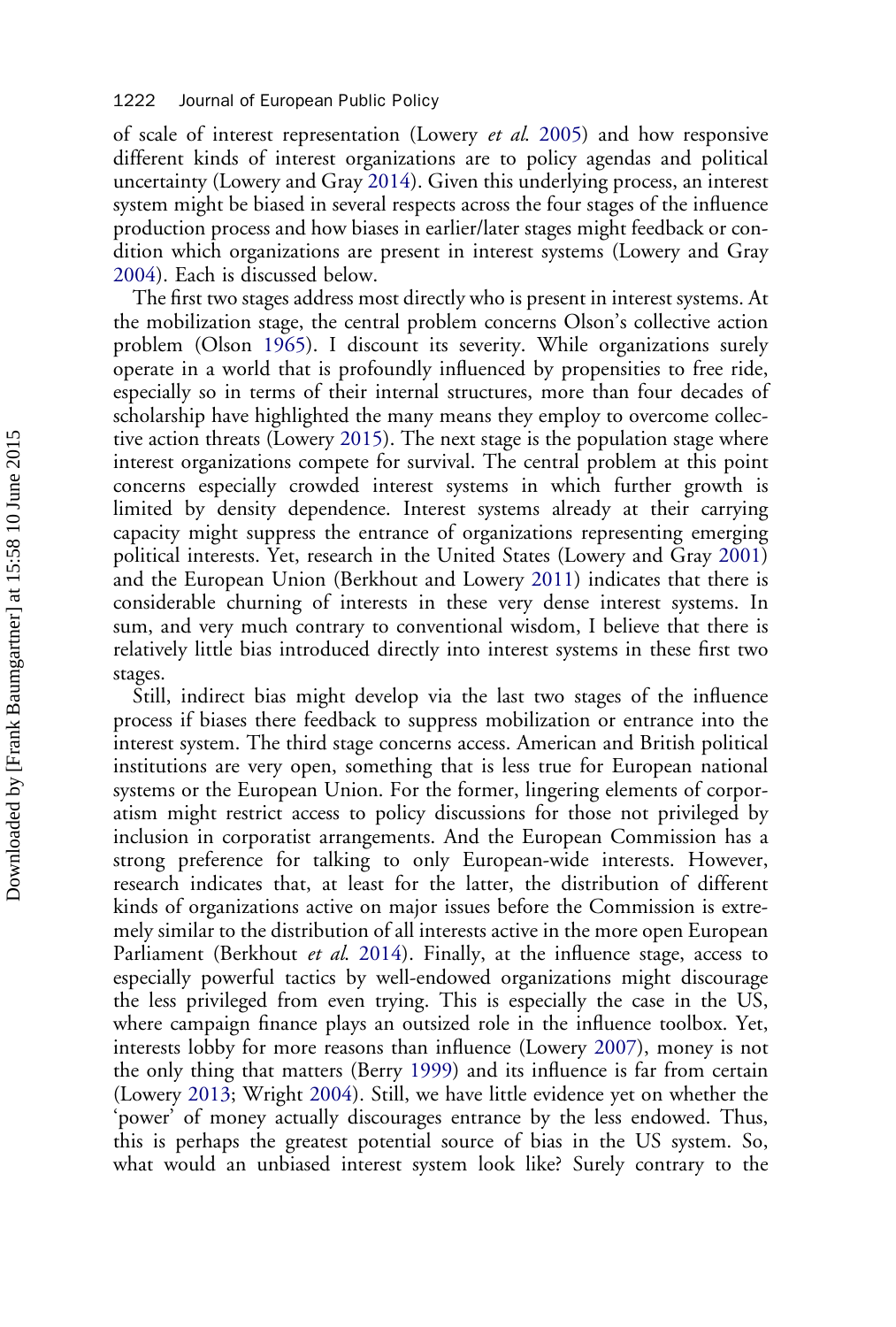expectations of many and with the last potential exception, I think that it would look a lot like what we now have.

## Jeremy Richardson

The interest group world has changed since earlier scholars, such as Samuel Finer [\(1958](#page-19-0)) in *Anonymous Empire*, described the British policy process as rife with behind the scenes influence, small policy communities and, quite often, policy capture. While there is no such thing as a totally unbiased interest system *at any given time*, the policy process is now crowded, contested and quite dynamic, with most policy games now long running. In this context, an unbiased interest system would first have, as its starting point, equality of access. No one group or set of groups would have privileged access to centres of policy-making, either because of either superior resources or the preferences of policy-makers. Second, no one group or set of groups should always win in terms of policy pay-offs. The decision rule should be 'win a few, lose a few'. There should be no interest group 'establishment' or an eélite that *consistently* wins. The developed interest systems of modern democracies generally meet these requirements.

My optimistic view on the first is based on a belief in regulated markets. David Truman ([1951:](#page-21-0) 31) highlighted the concept of a 'potential group', arguing that, if a policy disequilibrium occurs, new groups may restore balance. Later, James Q. Wilson [\(1980](#page-21-0)) emphasized the role of countervailing interests in the policy process and found that the regulatory process was not entirely dominated by producer interests. McFarland later reformulated Wilson's ideas in terms of a 'power triad' of economic producer groups, countervailing groups, and state agencies (see McFarland [[1987:](#page-20-0) 146]; Richardson [[1993:](#page-20-0) 9]). These writers grasped the idea that groups beget more groups (Heinz et al. [1993\)](#page-20-0). The literature is now legion with studies documenting massive group mobilization over the past half-century. The policy game is now replete with players on the pitch. As Grant Jordan [\(1993](#page-20-0): 66) noted, the image of a recontested policy market is now more accurate than the picture previously painted by corporate pluralists. Thus, *access* does not look to be much of a worry.

Access, however, does not mean influence. The many players who have now gained access alongside older established groups may be engaged in a process Finer [\(1958](#page-19-0): 97) called 'sham consultation', with final decision-making confined to a few groups that 'matter'. To be sure, this does happen. However, the policy process is generally not a one-off game. Most policy-making addresses problems created by previous rounds of policy-making (see Richardson [\[2012](#page-20-0): 349–51]), hence my belief that influence ebbs and flows on the 'win a few, lose a few' principle. Regulation in the EU is a case in point. Much is made of the alleged business dominance of the EU. Yet, the EU is a regulatory state of some kind (Majone [2002\)](#page-20-0). To be sure, business interests appear to have had some success in slowing down the march of Euro-regulation. But it has been a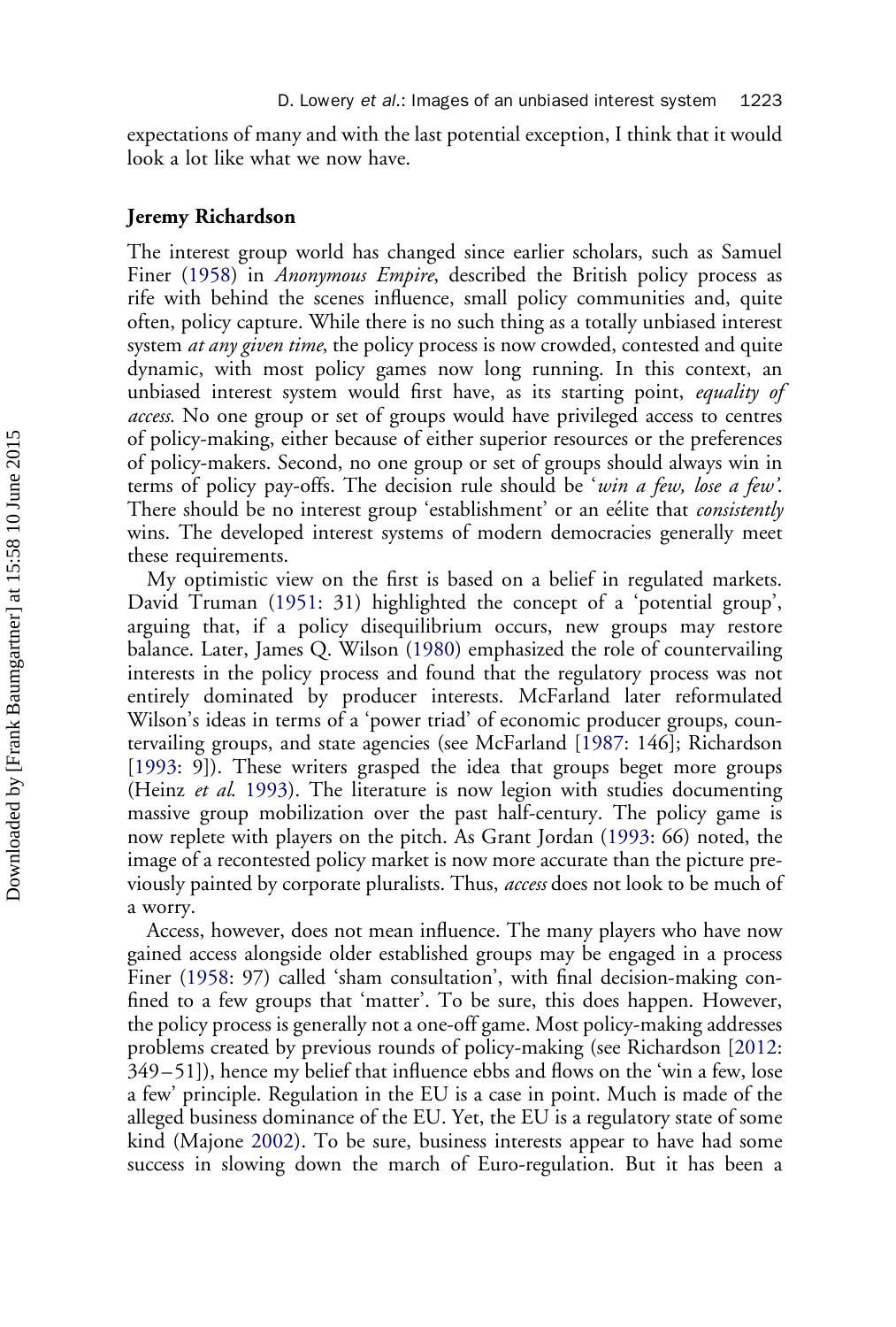rearguard action trying to reverse previous policy losses. For the EU at least, battles over regulation seem to have no really consistent winners, and everyone is engaged in a game with uncertain agendas, shifting networks and complex coalitions (Richardson [1994](#page-20-0)). In fact, *promiscuity* is now the norm (Mazey and Richardson [1993\)](#page-20-0); promiscuity 'helps prevent the creation of permanent winning or losing coalitions' (Richardson [2012](#page-20-0): 356). What we see at the EU level is no different to what we see at the national level. Corporatism – the ultimate form of bias – was never much evident in the wild. The massive increase in group mobilization, exploitation of multiple venues, use of new lobbying techniques, clever use of ideas and framing by newer entrants, and, not least, the willingness of governments to govern (Richardson [2000](#page-20-0)) means that the 'heavenly choir' has mostly been drowned out by the voices of the masses.

## Kay Lehman Schlozman

What would an unbiased pressure system look like? Recognizing that political inputs may not beget proportional influence, I follow Schattschneider [\(1960](#page-21-0)) and focus on the input side: the representation of citizen interests. Assessing the extent of participatory bias is rarely simple, even when it comes to political activity by individuals. For one thing, the democratic principle of one person, one vote, which obtains for the casting of ballots, is violated when the expression of political voice takes a form – most notably, contributing to campaigns – that allows activists to multiply the volume of their input. However, several factors – among them, that political associations are organized around multiple dimensions and that the majority of political organizations are not composed of individuals – imply that it gets much more complicated when it comes to organizations. Although nearly all scholars do so, it is not sufficient just to count the number of organizations (see Schlozman and Tierney [\[1986](#page-21-0): 63– 5]; Schlozman *et al.* [\[2012](#page-21-0):  $271-5$ ]). For example, among the most important actors in Washington are membership associations that represent people on the basis of their relationship to work and, if employed, how they make a living. In an unbiased system, all occupations would be represented – whether surgeons, school teachers, or Walmart associates – as well as people who are unemployed or home-caring for dependent family members. But universal representation by organizations is not enough. Although food service workers are more numerous than hedge fund managers, the latter have, on average, deeper pockets. Therefore, to account for differences in both numbers and resources, in an unbiased pressure system, the organizations representing individuals on the basis of their relationship to work would have access to resources proportional to the number of people in the potential constituency. Note that, just as the appropriate baseline for measuring the representativeness of the voters who actually go to the polls is the set of eligible voters, the appropriate weight is the number of individuals in the constituency, not the members of the organization.

Matters become even more complex when we recall that the organizations are arrayed around multiple dimensions. Another important set of membership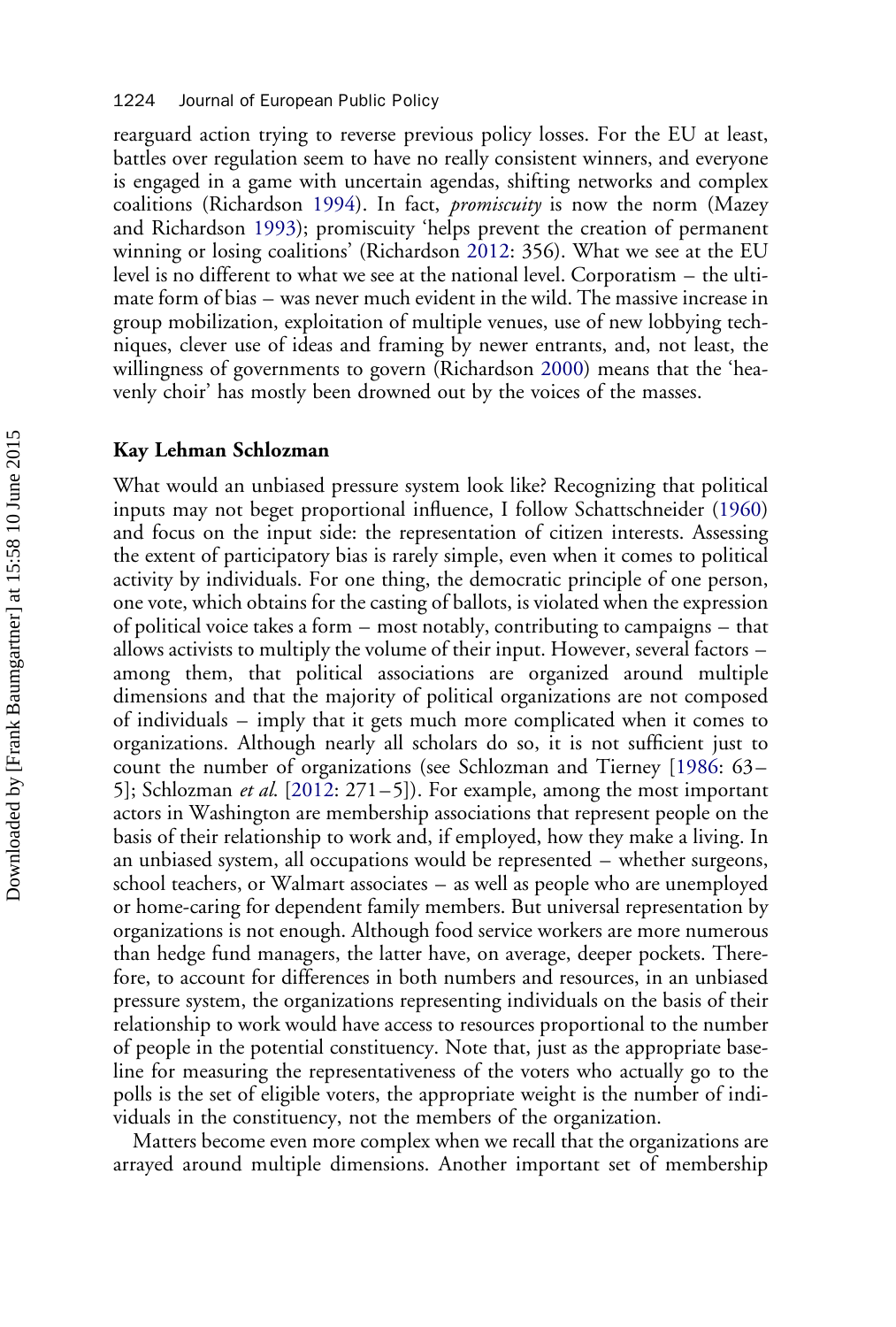groups represent different and often conflicting perspectives on issues engaging broad public interests – for example, advocates of the right to bear arms as opposed to advocates for gun safety. According to these principles, both sides would have organizational representation, and the organizations on either side would have resources proportional to their support in the public. But, in order to avoid tyranny of the majority, should an unbiased pressure system make allowances for intensity of opinion? And how should the amount of space devoted to conflict over gun rights compare to that devoted to occupational interests? If there is proportional representation *within* each domain, do we need to be concerned that the organizational representation of occupational interests far outweighs the representation of conflicting points of view with regard to gun rights and gun control? Further, in a controversy engaging competing public interests, how does an unbiased pressure system account for the organizational representation of the privately interested with a selective interest at stake – for example, handgun manufacturers in the case of gun control?

Compounding the difficulties of defining, even in the abstract, what an unbiased pressure system might look like is the fact that only a small minority of organizations in national politics – 11 per cent in 2011 – are associations composed of individuals. The majority, 56 per cent, are memberless organizations such as universities, hospitals and especially corporations. Another 14 per cent are associations of such memberless organizations. The multiple stakeholders of memberless organizations have both overlapping and competing interests. However, it seems impossible to ascertain which of those stakeholders is being represented when a memberless organization is involved in politics. Is it the administration, faculty, staff, students or alums of a university? Is it the management, shareholders, employees, customers or surrounding community of a corporation? Until that knotty problem is solved, it will be impossible to specify what an unbiased pressure system would look like.

## EXPLORING CONDITIONS OF AN UNBIASED INTEREST **SYSTEM**

Before considering possible avenues for further research on bias, we must first note that there is clearly one broad area of agreement among the contributors. Despite the very open-ended character of the question posed to them, all of the responses focused on the *conditions* that would have to obtain to achieve an unbiased interest system. Indeed, they identified seven different conditions.

. The first, and one occurring even before interest organizations are mobilized, is that interests in society be articulated in a meaningful manner. Darren Halpin, for example, calls for the mapping of interests onto 'authentic' disturbances in society, a concern echoed in Joost Berkhout's contribution. And Beate Kohler-Koch addresses this issue in a more specific way by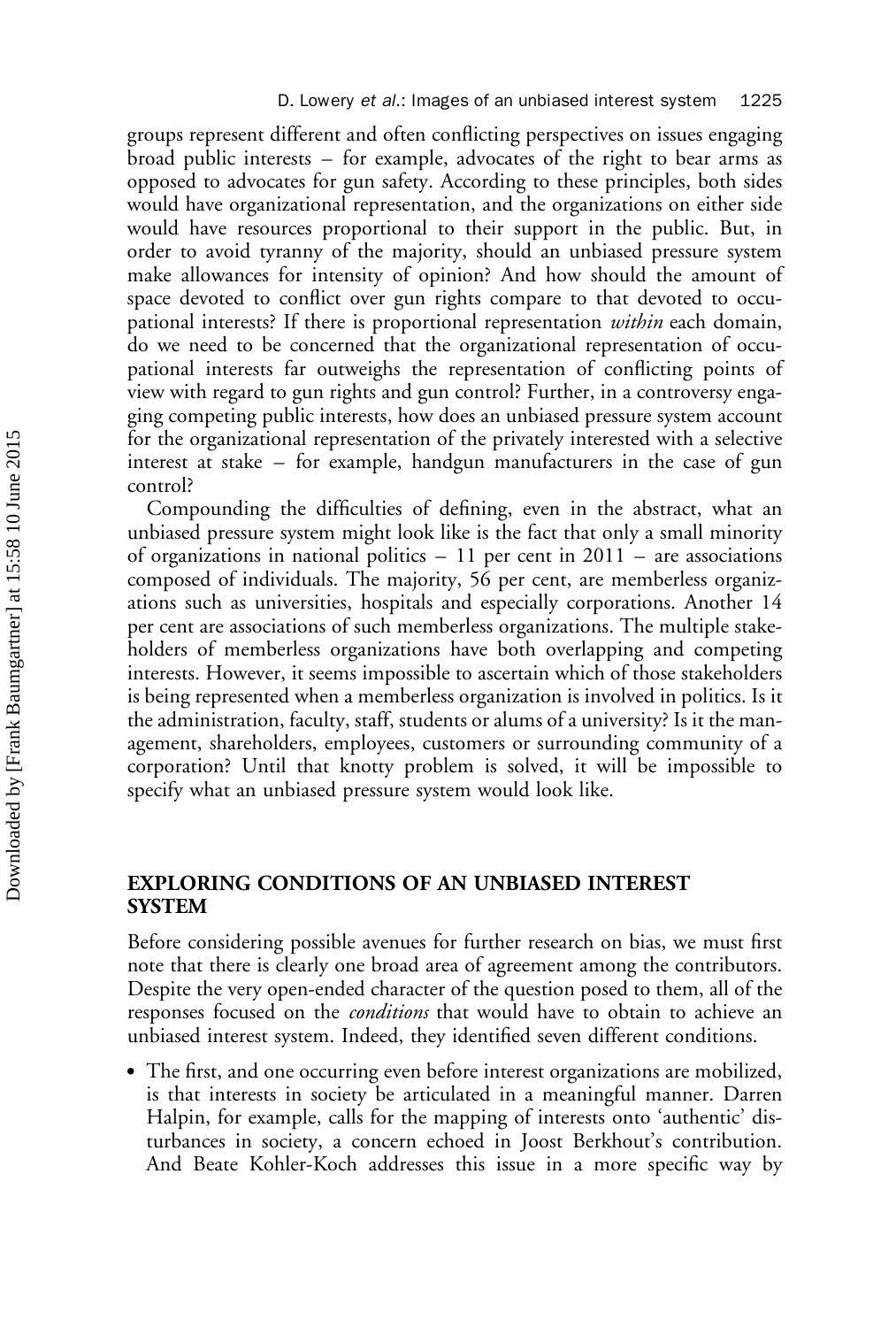noting that 'interests' in the European Union are ill-defined with respect to emerging patterns of economic activity.

- . A second condition is that groups must be mobilized to reflect these interests. Here, the ghost of Mancur Olson [\(1965](#page-20-0)) plays an outsized role. David Lowery discounts problems of collective action. Frank Baumgartner sees such problems as central to the understanding of bias. Heike Klüver, in contrast, takes a more intermediate position by noting problems of collective action. But she then suggests that some interests might be as well represented by a single organization as another by many.
- . A third condition was that the interest organizations that are mobilized must actually represent the interests of those they purport to represent, something that is more often assumed than demonstrated. Marie Hojnacki is especially concerned about this criterion in regard to the interests of the disadvantaged. But Beate Kohler-Koch raises a very similar concern in regard to economic interests.
- . A fourth condition 'fair' representation in the interest community via a mix of interests – drew perhaps the most attention from the contributors, if often obliquely. Only two contributors offered something of a standard that might be comparable to the one citizen, one vote principle on individual level participation by which to assess such fairness. Heike Klüver offers a rather minimalist rule, suggesting that an unbiased interest system is one in which all societal interests are represented by at least one organized group. Frank Baumgartner offers a more maximalist standard where 'there was no inefficiency in the translation of what David Truman [\(1951](#page-21-0)) called a "potential group" into a group that actually exists'. But several others noted potential problems in applying such rules. Kay Schlozman's contribution, especially, highlighted the difficulty of determining an appropriate balance in representation given the multi-dimensionality of interests. And Darren Halpin and David Lowery note the importance of the dynamic character of interest populations – patterns of entrance and exit – is assessing potential bias.
- . A fifth condition concerns access. Jeffrey Berry noted that governments would be quickly overwhelmed if access were universal. But he is still optimistic given the many different kinds of access points most governments provide, as is Jeremy Richardson in his discussion of countervailing interests. Others were less optimistic. Two contributors – Beate Kohler-Koch and David Lowery – highlight a special concern for the European Union in this regard, given its privileging of interests represented by European-wide associations. And both Lowery and Richardson noted that corporatist systems are clearly biased via privileging access for only a favoured few.
- . A sixth condition concerns resources. Kay Schlozman's suggests that the balance of resources should be proportional to the number of people in a potential constituency, a criteria echoed by Frank Baumgartner and Heike Klüver as additional and necessary requirements for their competing rules on the relative numbers of different kinds of organization that are represented to be meaningful. Marie Hojnacki is especially pessimistic about our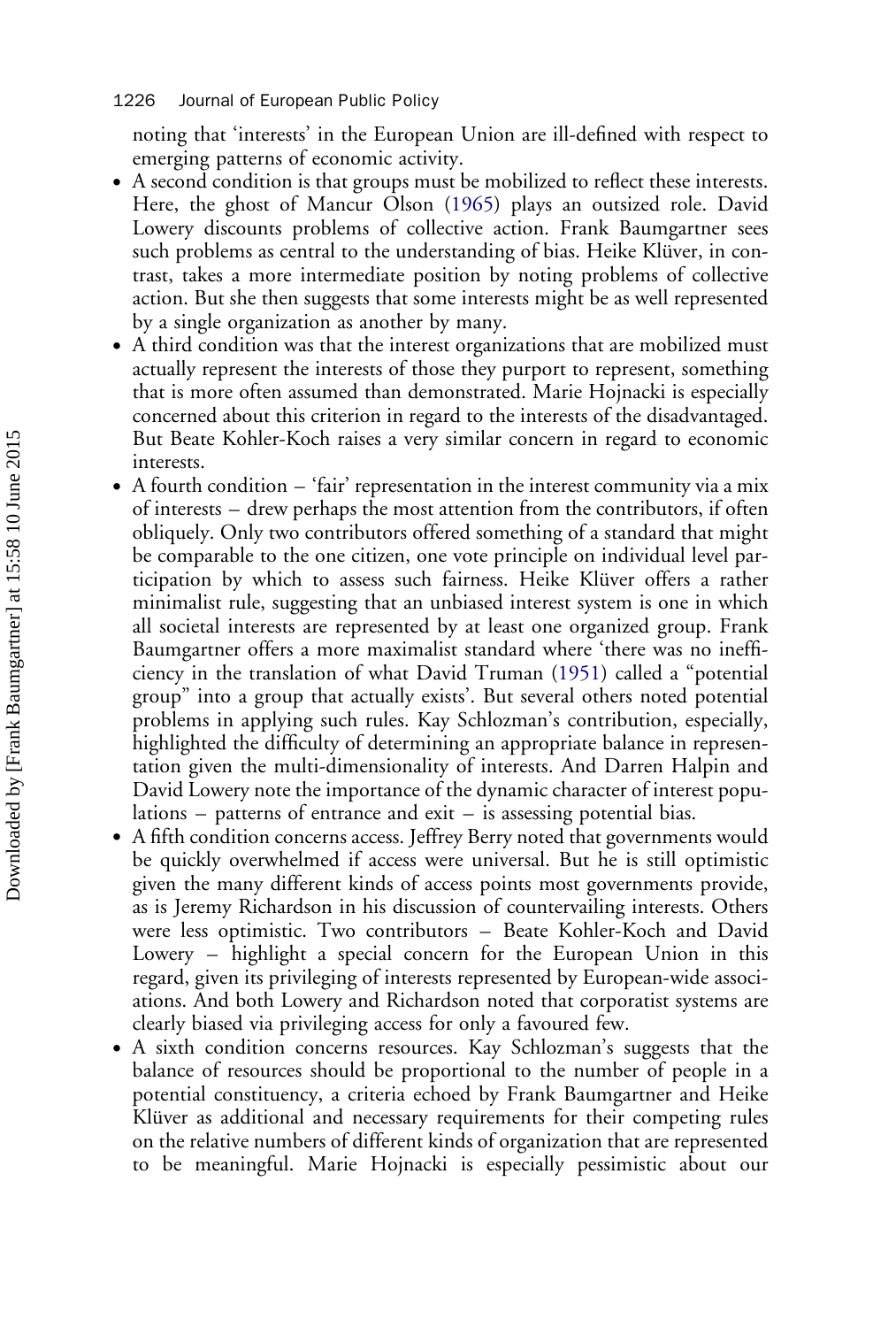collective ability to define what a 'fair' distribution of resources might entail and how it might be measured.

. A seventh and final condition – influence on outcomes – was identified by Heike Klüver, Jeffrey Berry, Jeremy Richardson and David Lowery. Joost Berkhout's observed that governments cannot respond to all policy demands. Still, Klüver, Berry and Lowery noted that even if all of the prior conditions are satisfied, governments may still respond more to some, even if they sharply disagree about the relative influence of relatively over-represented interests. Darren Halpin suggested that mapping such responsiveness would entail the type agenda analysis discussed in Frank Baumgartner's contribution. But in doing so, Berkhout and Marie Hojnacki caution us that representation via interest organizations is but one means of securing influence. The party system provides another channel of influence, and its complex links with patterns of organizational representation need to be assessed carefully. And Jeremy Richardson and Heike Klüver note that doing so requires looking at outcomes over time under a 'win a few, lose a few' criterion.

Cataloguing these conditions constitutes the most immediate contribution of this exercise to uncover the implicit images we hold about unbiased interest representation. They provide an informed checklist by which to assess bias. Clearly, however, the contributors did not weigh these conditions equally. Nor did they evaluate how well they are satisfied in the same manner. Still, in regard to the latter, Marie Hojnacki and Kay Schlozman were especially pessimistic about whether their necessary conditions for an unbiased interest system could be realized, although most of the other contributions surely leaned toward this view. And only Jeremy Richardson and David Lowery remain unrepentant pluralists, noting that the criteria they highlighted are, in fact, now realized in approximation in advanced democracies. However, our sample of scholars was a purposive one designed to uncover a range of conditions that might plausibly be used to determine if an interest system is unbiased. It should not be used to suggest how a more representative sample of students of interest representation – especially those working outside of advanced industrial democracies – might weight them and/or assess how well they are satisfied. But our checklist should provide a good foundation to start such an analysis.

More importantly, further empirical analysis of the conditional requirements should, in many cases, be feasible. This is especially the case for the conditions on mobilization, relative representation by different kinds of organizations, access and resources. Two avenues of empirical analysis would seem especially useful. The first is driven by the comments of Joost Berkhout, Darren Halpin, and Jeremy Richardson on the dynamic character of representation. This would entail greater attention to Truman's underutilized concept of 'disturbances' in society that might be used as an interrupted time series analysis to map how patterns of mobilization, access and resources respond to politically meaningful events. If they do not respond in the manner expected by democratic theory, this would suggest that these conditions for unbiased interest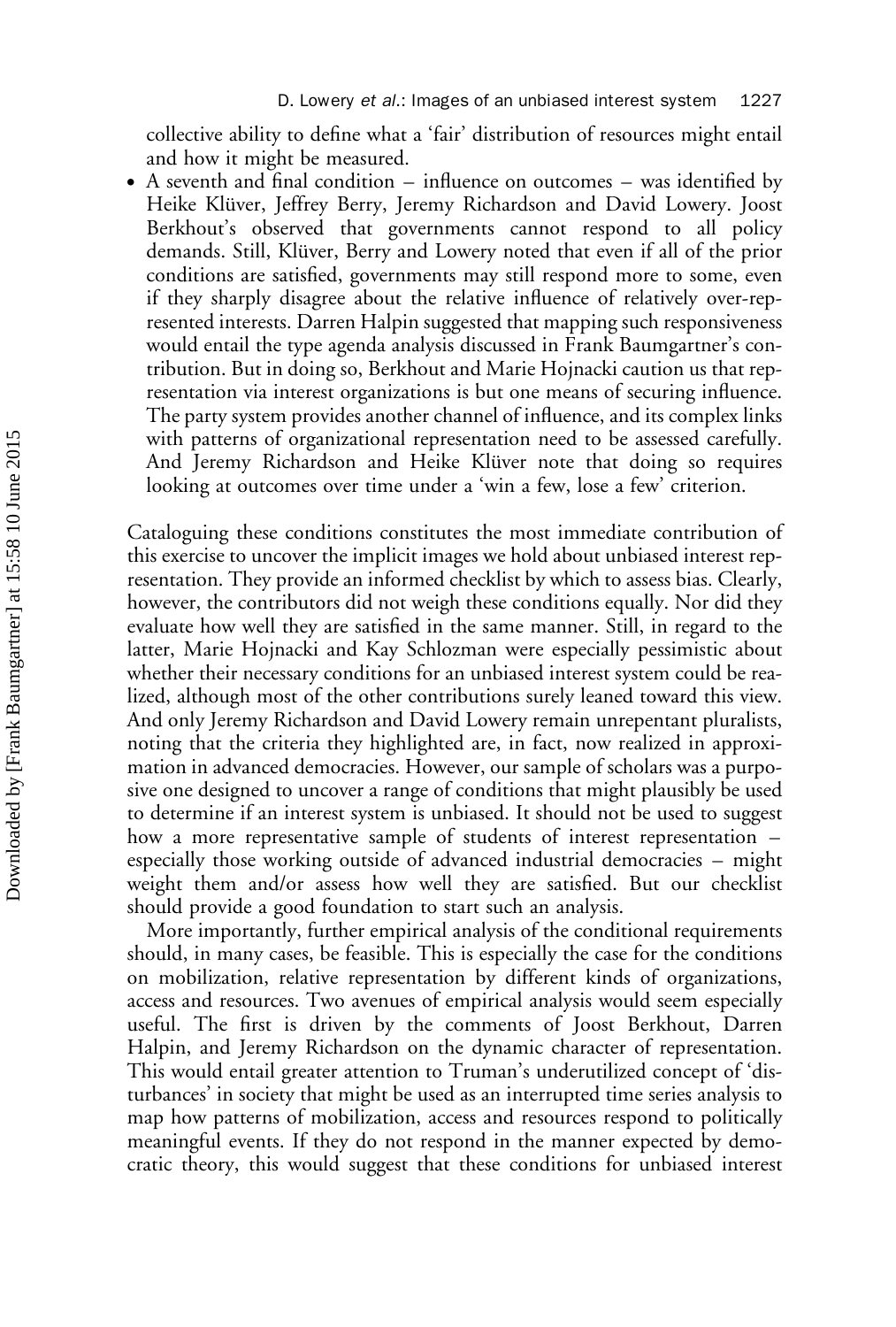representation are poorly satisfied. A second would entail more comparative analysis. While the transatlantic community of scholars now broadly shares a common methodological approach to a core set of mid-range theories on interest representation, we do very little actual comparison, with Christine Maho-ney's [\(2008](#page-20-0)) *Brussels Versus the Beltway* one of the few exceptions. Comparisons of patterns of mobilization, access and resources across systems are needed to assess relative bias. And in terms of empirical probing of the two candidate rules proposed under the 'fair representation' condition, we could compare policy outcomes across systems that approximate the minimalist criterion suggested by Heike Klüver with those that at least somewhat better approximate Frank Baumgartner 's maximalist rule. If outcomes do not differ, this would suggest that the former would be sufficient to secure unbiased interest representation. If they differ markedly, then the tougher standard would provide a higher hurdle to unbiased representation.

The others – mapping interest organizations onto 'real' disturbances in society, assessing whether these organizations actually represent those interests, and determining whether governments respond to interests in a fair and balanced manner – would seem more difficult on their face to expose to direct empirical validation. But analysing these latter conditions might be amenable to pushing the thought experiments presented here back to an even earlier stage of the influence production process via imagining what 'real interests' should be addressed in democratic polities in comparison to those that now comprise actual policy agendas or imagining what 'real interests' should be represented by organizations in comparison to their current issue portfolios. But despite the obvious limitations on direct temporal or comparative analysis that might apply here, useful empirical analysis of even these conditions might be possible via more thoughtful, narrower comparative analyses of the type suggested by Beate Kohler-Koch in her discussion of European economic interests.

Biographical notes: David Lowery is the Bruce R. Miller and Dean D. LaVigne Professor in the Department of Political Science at the Pennsylvania State University, USA. Frank R. Baumgartner is the Richard J. Richardson Distinguished Professor in the Department of Political Science at the University of North Carolina at Chapel Hill, USA. Joost Berkhout is an assistant professor in the Department of Political Science at the University of Amsterdam, The Netherlands. Jeffrey M. Berry in the John Richard Skuse Professor in the Department of Political Science at Tufts University, USA. Darren Halpin is a professor in and Head of the School of Sociology at the Research School of Social Sciences at the Australian National University, Australia. Marie Hojnacki is an associate professor in the Department of Political Science at the Pennsylvania State University, USA. Heike Klüver is a professor of comparative politics in the Department of Political Science at the University of Hamburg, Germany. Beate Kohler-Koch is Professor Emeritus of Political science at Mannheim University and Bremen Distinguished Professor at the Bremen International Graduate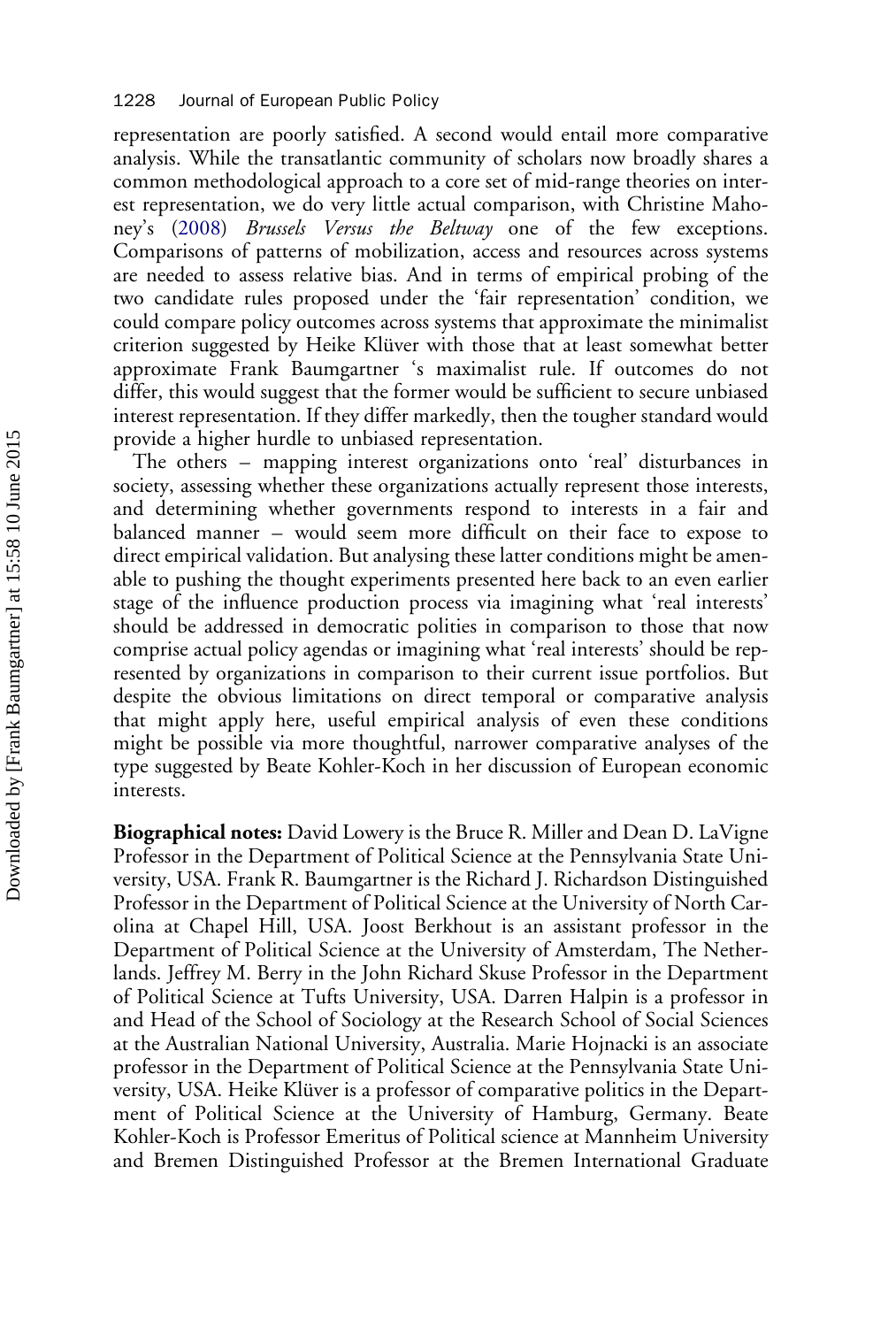<span id="page-19-0"></span>School of Social Sciences, Germany. Jeremy Richardson is Adjunct Professorial Fellow at the University of Canterbury, New Zealand; and Emeritus Fellow at Nuffield College, Oxford, UK. Kay Lehman Schlozman is the J. Joseph Moakley Endowed Professor of Political Science in the Department of Political Science at Boston College, USA.

Addresses for correspondence: David Lowery, email: [dlowery@me.com](mailto:dlowery@me.com) / Frank R. Baumgartner, email: [fbaum@email.unc.edu](mailto:fbaum@email.unc.edu) / Joost Berkhout, email: [d.j.berkhout@uva.nl](mailto:d.j.berkhout@uva.nl) / Jeffrey M. Berry, email: [Jeffrey.Berry@Tufts.edu](mailto:Jeffrey.Berry@Tufts.edu) / Darren Halpin, email: [Darren.Halpin@anu.edu.au](mailto:Darren.Halpin@anu.edu.au) / Marie Hojnacki, email: [marieh@psu.edu](mailto:marieh@psu.edu) / Heike Klüver, email: [heike.kluever@uni-hamburg.de](mailto:heike.kluever@uni-hamburg.de) / Beate Kohler-Koch, email: [Beate.Kohler@mzes.uni-mannheim.de](mailto:Beate.Kohler@mzes.uni-mannheim.de) / Jeremy Richardson, email: [jeremy.richardson@nuffield.ox.ac.uk](mailto:jeremy.richardson@nuffield.ox.ac.uk) / Kay Lehman Schlozman, email: [kschloz@bc.edu](mailto:kschloz@bc.edu)

### REFERENCES

- Allern, E.H. and Bale, T. (2012) 'Political parties and interest groups: disentangling complex relationships', Party Politics 18: 7–25.
- Anderson, J., Newmark, A., Gray, A. and Lowery, D. (2004) 'Mayflies and old bulls: demographic volatility and experience in state interest communities', State Politics and Policy Quarterly 4: 140–60.
- Baumgartner, F. and Leech, B.L. (2001) 'Issue niches and policy bandwagons: patterns of interest group involvement in national politics' Journal of Politics 63: 1191–213.
- Baumgartner, F.R., Berry, J.M., Hojnacki, M., Kimball, D.C. and Leech, B.L. (2009) Lobbying and Policy Change, Chicago, IL: University of Chicago Press.
- Berkhout, J., Beyers, J., Braun, C., Hanegraaff, M. and Lowery, D. (2014) 'Making inferences across mobilization and influence research: comparing top-down and bottom-up mapping of interest systems', Paper presented at the ECPR general conference, Glasgow, 3–6 September.
- Berkhout, J., Carroll, B.J., Braun, C., Chalmers, A., Destrooper, T., Lowery, D., Otjes, S. and Rasmussen, A. (2015) 'Interest organizations across economic sectors: explaining interest group density in the European Union', Journal of European Public Policy 22(4): 462–80.
- Berkhout, J. and Lowery, D. (2011) 'Short-term volatility in the EU interest community', Journal of European Public Policy 18(1): 1–16.
- Berry, J.M. (1999) The New Liberalism, Washington, DC: Brookings Institution.
- Berry, J.M. and Portney, K E. (2014) 'The group basis of city politics', in R. Pekkanen, S.R. Smith and Y. Tsujinaka (eds), *Nonprofits and Advocacy*, Baltimore, MD: Johns Hopkins University Press, pp. 21–46.
- Beyers, J., De Bruyker, I. and Baller, I. (2015) 'The alignment of parties and interest groups in EU legislative politics: a tale of two different worlds?', Journal of European Public Policy 22(4): 534–51.
- Denzau, A.T. and Munger, M.C. (1986) 'Legislators and interest groups', American Political Science Review 80: 89–106.
- Finer, S.E. (1958) *Anonymous Empire*, London: Pall Mall.
- Frymer, P. (2010) Uneasy Alliances: Race and Party Competition in America, Princeton, NJ: Princeton University Press.
- Gilens, M. (2012) Affluence and Influence, Princeton, NJ: Princeton University Press and the Russell Sage Foundation.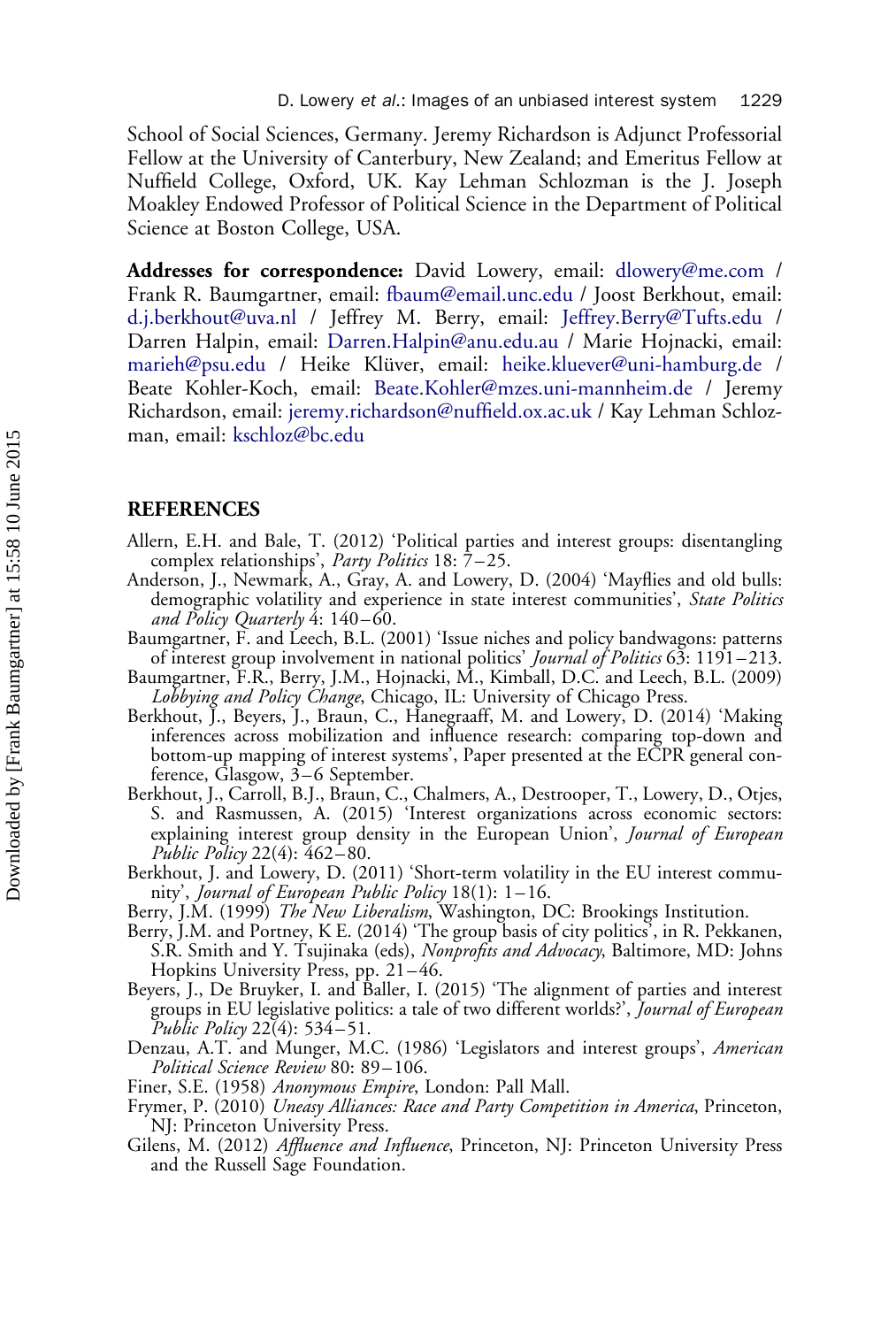- <span id="page-20-0"></span>Gilens, M. and Page, B.I. (2014) 'Testing theories of American politics: elites, interest groups, and average citizens', Perspectives on Politics 12(3): 564–81.
- Gray, V. and Lowery, D. (1996) The Population Ecology of Interest Representation, Ann Arbor, MI: University of Michigan Press.
- Heinz, J.P., Laumann, E.O., Nelson, R.L. and Salisbury, R.H. (1993) *The Hollow Core*, London: Cambridge University Press.
- Hilgartner, S. and Bosk, C.L. (1988) 'The rise and fall of social problems: a public arenas model', American Journal of Sociology 94(1): 53–78.
- Jordan, G. (1993) 'The pluralism of pluralism: an anti-theory?', in J. Richardson (ed.), Pressure Groups, New York: Oxford University Press, pp. 286-301.
- Klüver, H. (2013) Lobbying in the European Union: Interest Groups, Lobbying Coalitions and Policy Change, Oxford: Oxford University Press.
- Lowery, D. (2007) 'Why do organized interests lobby? A multi-goal, multi-context theory of lobbying', *Polity* 39(1): 29–54.
- Lowery, D. (2013) 'Lobbying influence: meaning, measurement, and missing', Interest Groups and Advocacy  $2(1)$ :  $1-26$ .
- Lowery, D. (2015) 'Mancur Olson. the logic of collective action: public goods and the theory of groups', in E. Page, S. Balla and M. Lodge (eds), The Oxford Handbook of the Classics of Public Policy and Administration, Oxford: Oxford University Press, pp. 205–20.
- Lowery, D. and Gray, V. (2004) 'A neopluralist perspective on research on organized interests', Political Research Quarterly 57(1): 163–75.
- Lowery, D. and Gray, V. (2001) 'The expression of density dependence in state communities of organized interests', American Politics Research 29(4): 374-91.
- Lowery, D. and Gray, V. (2014) 'On the nature and origins of bias in the heavenly chorus', manuscript, Department of Political Science, Pennsylvania State University.
- Lowery, D., Gray, V. and Fellowes, M. (2005) 'Sisyphus meets the Borg: economic scale and the inequalities in interest representation', Journal of Theoretical Politics 17(1):  $41 - 74.$
- Mahoney, C. (2008) Brussels Versus the Beltway, Washington, DC: Georgetown University Press.
- Majone, G. (2002) Regulating Europe, London: Routledge.
- Marchetti, K.M. (2014) 'Crossing the intersection: the representation of disadvantaged identities in advocacy', *Politics, Groups, and Identities* 2: 104–19.
- Mazey, S. and Richardson J. (1993) Lobbying in the European Community, Oxford: Oxford University Press.
- McFarland, A.S. (1987) 'Interest groups and theories of power in America', British Journal of Political Science 17(2): 129–47.
- Messer, A., Berkhout, J. and Lowery, D. (2010) 'The density of the EU interest system: a test of the ESA model', British Journal of Political Science 40(5): 161–90.
- Offe, C. (1998) '"Homogeneity" and constitutional democracy: coping with identity conflicts through group rights', The Journal of Political Philosophy 6(2): 113-41.
- Olson, M., Jr. (1965) The Logic of Collective Action, Cambridge, MA: Harvard University Press.
- Portney, K.E. and Berry, J.M. (2014) 'Civil society and sustainable cities', Comparative Political Studies 47: 395–419.
- Richardson, J.J. (1993) Pressure Groups, New York: Oxford University Press.
- Richardson, J. (1994) 'EU water policy: uncertain agendas, shifting networks and complex coalitions', Environmental Politics 3(4): 139–67.
- Richardson, J. (2000) 'Government, interest groups and policy change', Political Studies 48(5): 1006–25.
- Richardson, J. (2012) Constructing a Policy-Making State? Policy Dynamics in the EU, Oxford: Oxford University Press.